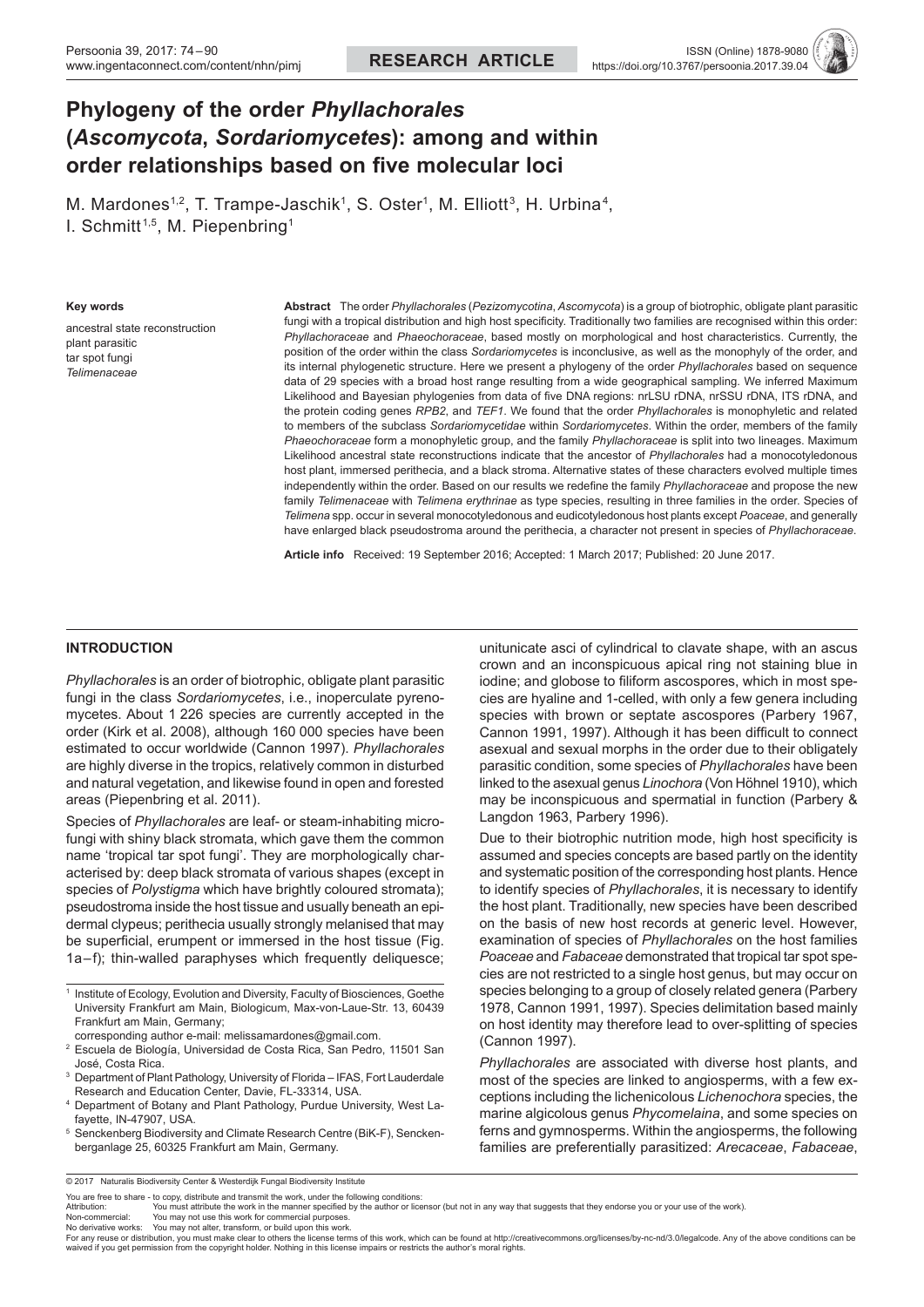*Lauraceae*, *Melastomataceae*, *Moraceae*, *Myrtaceae*, and *Poaceae* (Cannon 1997). Monographs for phyllachoraceous species are available for *Arecaceae* (Hyde & Cannon 1999), *Fabaceae* (Cannon 1991), and *Poaceae* (Orton 1944, Parbery 1967). Additional host families studied include *Asclepiadaceae* (Pearce et al. 1999), *Erythroxylaceae* (Cannon & Evans 1999), *Proteaceae* (Pearce et al. 2001), and *Rosaceae* (Cannon 1996).

The genus *Phyllachora* was introduced on a herbarium label in Fuckels exsiccate series 'Fungi Rhenani' with a single species, *P. agrostis* (Fuckel 1867 in Cannon 1991), currently accepted as *Scirrhia agrostis* in *Dothideales* (Eriksson 1967). Later the genus *Phyllachora* was lectotypified with *Phyllachora graminis* as generic type (Clements & Shear 1931), and the genus name in the sense of Fuckel (1870) was conserved to allow continued use in its currently accepted circumscription. The order *Phyllachorales* was formally described by Barr (1983). However, throughout the history of the group, several authors have placed phyllachoraceous fungi into various families and orders, stressing different morphological and ecological characteristics: *Diaporthales* (Cannon 1988), *Dothideales* (Saccardo 1876, Theissen & Sydow 1915), *Polystigmatales* or *Polystigmataceae* (Von Arx & Müller 1954, Eriksson 1982, Hawksworth et al. 1983), *Sphaeriales* (Nannfeldt 1932, Luttrell 1951, Müller & Von Arx 1962, 1973), and *Xylariales* (Barr 1983). For a detailed description of the taxonomical history of the order see Cannon (1991) and Pearce & Hyde (2006).

The order *Phyllachorales* comprises the families *Phyllachoraceae* and *Phaeochoraceae.* The family *Phyllachoraceae* was erected by Theissen & Sydow (1915) and is by far the largest family within the order with almost 1 200 described species (Kirk et al. 2008). The number of genera varies between 51 (Kirk et al. 2008) and 73 (www.indexfungorum.org). Many of



**Fig. 1** Perithecia of species of *Phyllachorales* in different positions in the mesophyll of the leaves. a. *Phyllachora graminis* (isotype CUP3536) with immersed perithecia and few pseudostroma; b. *Coccodiella miconiae* (ppMP1342) with superficial perithecia; c. *Camarotella costaricensis* (MM-21) with erumpent perithecium; d. *Polystigma pusillum* (MM-113) with brightly coloured stroma; e. *Serenomyces phoenicis* (F59049) with subcuticular perithecium and without a clypeus; f. *Telimena bicincta* (epitype MM-133) with immersed perithecia and strongly developed pseudostroma. — Scale bars = 100 µm.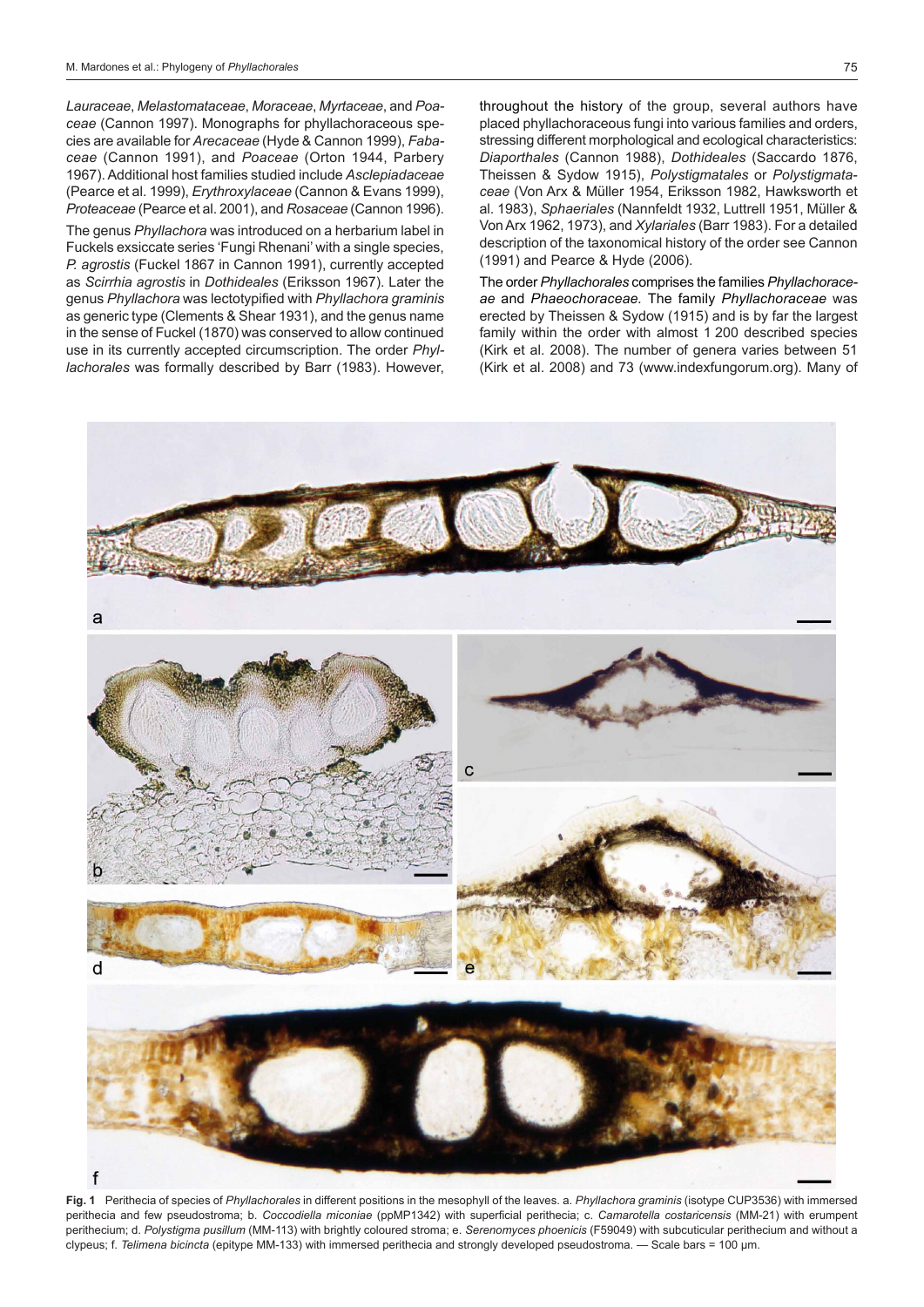these genera, however, have less than ten species and 27 are monotypic. *Phyllachora* is the largest genus with 994 species; and *Coccodiella*, *Lichenochora*, *Ophiodothella*, *Polystigma*, and *Trabutia* are also large genera with 22, 40, 36, 24, and 35 species, respectively (www.indexfungorum.org). The family *Phaeochoraceae* is a small group with 19 accepted species in the genera *Cocoicola*, *Phaeochora*, *Phaeochoropsis*, and *Serenomyces* and is known to occur only associated with species of *Arecaceae* (Hyde et al. 1997). *Phaeochoraceae* were provisionally assigned to *Phyllachorales* since the family was erected (Hyde et al. 1997), mainly due to their unusual stromatic characteristics. However, no molecular studies are available to clarify the family's phylogenetic placement.

Molecular phylogenetic studies including members of the *Phyllachorales* are infrequent, mainly because it is difficult to obtain cultures of these biotrophic fungi. The existing molecular studies indicate, without support and with a limited sampling, that the order might be related to *Sordariales* or *Boliniales* (Winka & Eriksson 2000, Wanderlei-Silva et al. 2003, Inderbitzin et al. 2004, Trampe 2010). A recent large-scale phylogenetic study confirms the position of *Phyllachorales* in the subclass *Sordariomycetidae* with high support (Maharachchikumbura et al. 2015). However, in this phylogeny based on four loci, *Phyllachorales* are represented only by three taxa and the single locus nrSSU.

The phylogeny within the order *Phyllachorales* is still almost unresolved and its monophyly has not yet been resolved. It is known that the *Glomerella /Colletotrichum* complex that was placed within *Phyllachorales* in the past, belongs to the *Glomerellales* (Wanderlei-Silva et al. 2003, Réblová et al. 2011) fungi. Some studies suggested that *Phyllachorales* are a polyphyletic assemblage, since several taxa had to be excluded from this order: *Ophiodothella* and *Sphaerodothis* were transferred to *Xylariales* and *Hypocreales*, respectively (Wanderlei-Silva et al. 2003); *Plectosphaera eucalypti* to *Xylariales* (Summerell et al. 2006), and *Polystigma amygdalinum* to subclass *Xylariomycetidae* (Habibi et al. 2015). These studies also suggested that among the studied taxa, *Phyllachora* and *Coccodiella* are the only genera forming a monophyletic clade, closely related to *Sordariales*, and considered as true *Phyllachorales*. Due to the limited availability of molecular phylogenetic data, information is lacking concerning the evolution of morphological traits and the co-evolution trails with the hosts.

The aims of this study are:

- 1 to confirm the phylogenetic position of *Phyllachorales* within *Sordariomycetidae*;
- 2 to determine the monophyly of *Phyllachorales*;
- 3 to define monophyletic clades within the order for the delimitation of families; and
- 4 to reconstruct the evolution of morphological and ecological characteristics to assess their value as systematic criteria.

To achieve these objectives, we inferred the first comprehensive multilocus phylogeny for the order *Phyllachorales*.

# **MATERIALS AND METHODS**

## *Taxon sampling*

Fresh specimens representing the two recognised families of *Phyllachorales* were collected mainly in Costa Rica during 2012–2015 and Western Panama during 2007–2015 (Trampe 2010). Additional specimens were collected from Benin, Ecuador, Germany, Thailand, and the USA. A total of 48 collections of tropical tar spot fungi, representing 29 species and six genera were sequenced. Specimens collected in the context of the present study were deposited in the following herbaria: FR, M, UCHI, USJ, and HUTPL.

#### *Extraction, amplification, and sequencing of DNA*

DNA was isolated directly from hymenia of fresh, recently collected material or from dry specimens except for the species belonging to family *Phaeochoraceae*, which were available as cultures previously isolated by Elliott & Des Jardin (2014). To extract non-melanised cells with high quality DNA, for each stroma, the clypeus was cut off in half to exposed the hymenia of 1–10 perithecia (diam c. 0.2–0.5 mm) that were removed and placed into 1.5 mL sterilised microtubes containing Cetyltrimethyl ammonium bromide (2 % CTAB). The isolation of genomic DNA from fresh material was performed with 600 μL of extraction buffer (2 % CTAB; 100 mM Tris-HCl, pH 8; 1.4 M NaCl, and 20 mM EDTA) and the DNA was extracted using phenol-chloroform : isoamyl alcohol (24 : 1). For dry material the E.Z.N.A® Forensic DNA Extraction Kit (VWR-Omega, USA) was used following the manufacturer's instructions with a few modifications. The material was homogenized for 5–10 min using a Retsch Mixer Mill MM301 with STL buffer and 2.5 mm Zirconia beads. Isolated DNA was resuspended in sterile water and stored at -20 °C. DNA concentration was checked by electrophoresis in 0.8 % agarose and by the spectrophotometer NanoDrop 2000c (Thermo Fisher Scientific, USA). Several attempts were made to extract DNA from older herbarium specimens (type specimens) but they were unsuccessful. For that reason, the macro- and micro-morphology of extracted phyllachoraceous specimens were rigorously compared with the respective type specimen when it was possible.

Five partial nuclear gene regions (three ribosomal loci and two protein-coding genes) were amplified and sequenced: one fragment of the large subunit nuclear ribosomal DNA (nrLSU) with primers NL1 and NL2 (O'Donnell 1993), one fragment of the small subunit nuclear ribosomal DNA (nrSSU) with primers NS1 and NS4 (White et al. 1990), the complete internal transcribed spacer region of ribosomal DNA (ITS1-5.8S-ITS2) with primers ITS5 and ITS4 (White et al. 1990), one fragment of the second largest subunit of RNA polymerase II (*RPB2*) with primers fRPB2-5f and fRPB2-7cr (Liu et al. 1999), and one fragment of the translation elongation factor 1 (*TEF1*) with primers EF1-983f (Carbone & Kohn 1999) and EF1-2218r (Rehner & Buckley 2005). PCR reactions were performed on a *PEQ*STAR 2X GRADIENT Thermal Cycler (PEQLAB, Erlangen, Germany) using VWR Taq DNA polymerase (VWR-Omega, USA).

The reactions followed this protocol: Each 50 μL PCR mixture included 10  $\mu$ L of 5 $\times$  buffer, 3  $\mu$ L (25 mM) of magnesium chloride (MgCl<sub>2</sub>), 0.8 μL (20 mM) of dNTP mix, 1 μL (10 mM) of each primer, 0.4 μL (5U/μL) of Taq Polymerase, 1 μL of template DNA, and 37.8 μL of sterile distilled water. For *RPB2* and *TEF1* 4 μL of each primer and 4 μL of template DNA were used, and the amount of water decreased accordingly. Conditions of the PCR for nrLSU, nrSSU, and ITS were as follows: DNA denaturation 94 °C for 4 min; 35 cycles of DNA denaturation 94 °C for 30 s, primer annealing 55 °C for 30 s and TAQ extension 72 °C for 45 s, and a final TAQ extension 72 °C for 5 min, followed by storage at 8 °C. Thermal cycling parameters of the *RPB2* and *TEF1* genes were performed as described by Liu et al. (1999) and Rehner & Buckley (2005), respectively.

PCR-products were checked on 1.5 % agarose electrophoresis gels stained with ethidium bromide. Amplified PCR products were purified with the Cycle Pure Kit (VWR-Omega, USA). The sequencing in both directions was performed with the same PCR primers with an Applied Biosystems 3730 DNA Analyzer in the BiK-F Laboratory Centre, Frankfurt am Main, Germany.

#### *Sequence alignment and model determination*

Alignments for each gene were made by MAFFT v. 7.164b (Katoh & Standley 2013) using the L-INS-i algorithm, and adjusted manually using Mega v. 6.06 (Tamura et al. 2013). The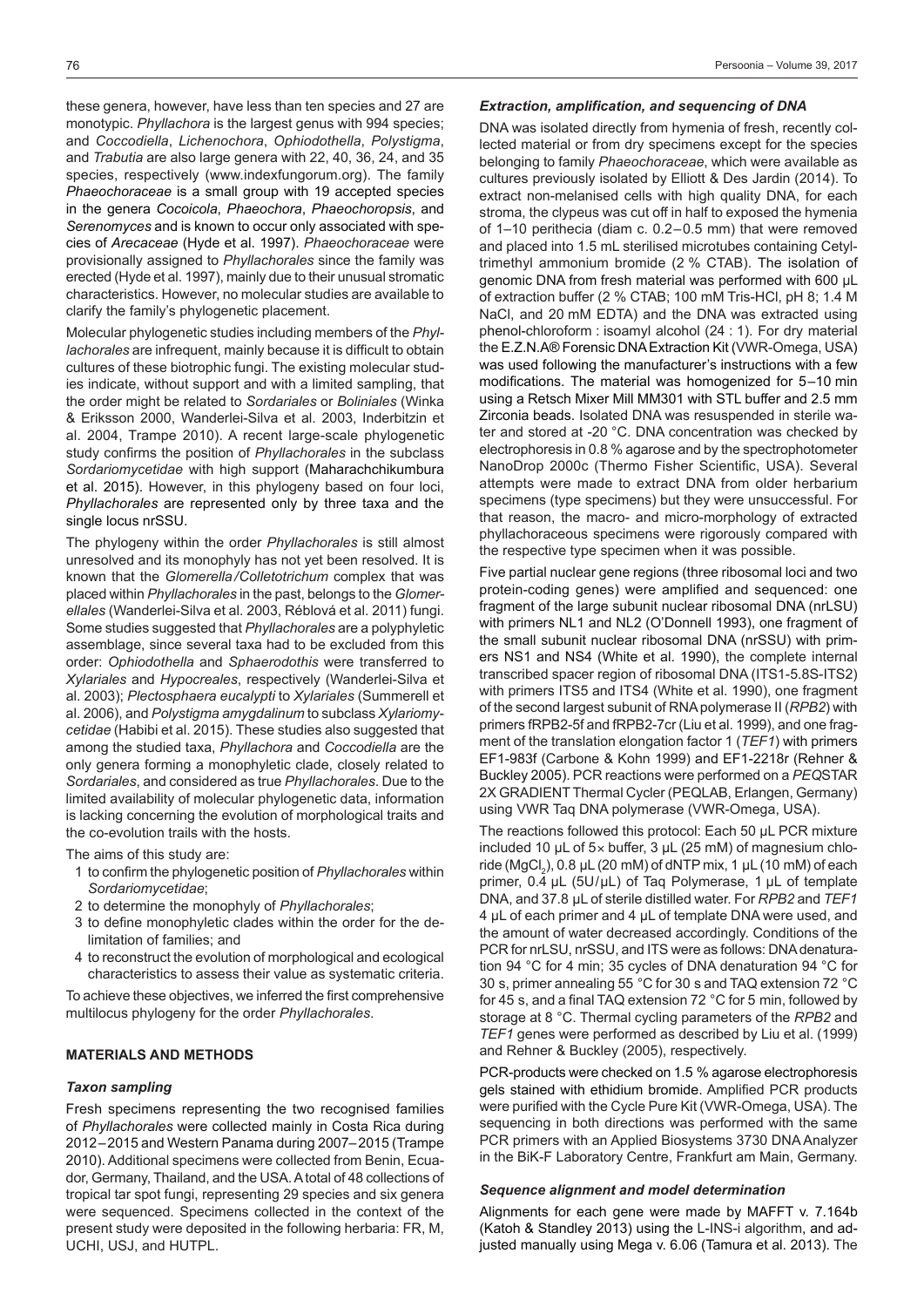program Gblocks v. 0.91b (Talavera & Castresana 2007) was used to remove poorly aligned positions and divergent regions from the DNA alignment using the parameters for a less stringent selection.

Among the acquired sequences, often multiple sequences were recovered from a single stroma for a given genetic locus. To distinguish DNA of contaminants from phyllachoraceous DNA, all sequences were subjected to BLAST searches to verify the identity, and preliminary phylogenetic analyses were also performed including common plant parasitic fungi in *Pezizomycotina*.

To test the level of congruence among loci, the Congruence Among Distance Matrices test (CADM, Legendre & Lapointe 2004) was performed using patristic distance matrices to test the null hypothesis of complete incongruence among loci. This analysis has been shown to have an accurate type-I error rate (Campbell et al. 2011).

We assembled two datasets for phylogenetic analyses: a threelocus concatenated alignment (nrSSU, nrLSU, *RPB2*) including 88 specimens representing the three recognized subclasses of the *Sordariomycetes* following the classification of Zhang et al. (2006). The purpose of this analysis was to infer the position of *Phyllachorales* within *Sordariomycetes*, and to test the monophyly of the order. Sequences of further representative species of orders in *Sordariomycetes* were downloaded from GenBank (Table 1) mostly from studies published by Spatafora et al. (2006) and Zhang et al. (2006). *Leotia lubrica* was selected as outgroup taxon based on Zhang et al. (2006), and missing data were shown as gaps.

The second dataset is a four-locus concatenated alignment (nrSSU, ITS, *RPB2*, *TEF1*) including 51 specimens representing members of the order *Phyllochorales*. The alignment contained mostly sequences generated in this study plus all sequences of the *Phyllachorales* available from GenBank. The purpose of

|  |  | <b>Table 1</b> Sequences downloaded from GenBank (in alphabetical order) used in this study. |  |  |  |  |  |  |  |  |  |
|--|--|----------------------------------------------------------------------------------------------|--|--|--|--|--|--|--|--|--|
|--|--|----------------------------------------------------------------------------------------------|--|--|--|--|--|--|--|--|--|

| Species                                    | Order                               | Source                   |          | <b>GenBank Accession Numbers</b> | Reference                |                               |
|--------------------------------------------|-------------------------------------|--------------------------|----------|----------------------------------|--------------------------|-------------------------------|
|                                            |                                     |                          | nrLSU    | nrSSU                            | RPB <sub>2</sub>         |                               |
| Aniptodera chesapeakensis                  | <b>Microascales</b>                 | ATCC 32818               | U46882   | U46870                           | DQ470896                 | Spatafora et al. (2006)       |
| Balansia henningsiana                      | Hypocreales                         | AEG96-27a                | AY489715 | AY489683                         | DQ522413                 | Spatafora et al. (2006)       |
| Bionectria ochroleuca                      | <b>Hypocreales</b>                  | AFTOL-ID 187             | DQ862027 | DQ862044                         | DQ862013                 | Zhang et al. (2006)           |
| Bombardia bombarda                         | <b>Sordariales</b>                  | <b>SMH 3391</b>          | DQ470970 | DQ471021                         | DQ470923                 | Spatafora et al. (2006)       |
| Buergenerula spartinae                     | Magnaporthales                      | ATCC 22848               | DQ341492 | DQ341471                         | $\overline{a}$           | Thongkantha et al. (2009)     |
| Calosphaeria pulchella                     | Calosphaeriales                     | CBS 115999               | AY761075 | AY761071                         | GU180661                 | Réblová & Seifert (2004)      |
| Camarops amorpha                           | <b>Boliniales</b>                   | <b>SMH1450</b>           | AY780054 |                                  | AY780156                 | Miller & Huhndorf (2005)      |
| Camarops microspora                        | <b>Boliniales</b>                   | CBS 649.92               | AY083821 | DQ471036                         | DQ470937                 | Spatafora et al. (2006)       |
| Camarops tubulina                          | <b>Boliniales</b>                   | <b>SMH4614</b>           | AY346266 | $\equiv$                         | AY780157                 | Miller & Huhndorf (2005)      |
| Camarops ustulinoides                      | <b>Boliniales</b>                   | <b>DEH 2164</b>          | DQ470941 | DQ470989                         | DQ470882                 | Spatafora et al. (2006)       |
| Cercophora coprophila                      | Sordariales                         | <b>SMH3794</b>           | AY780058 | $\overline{a}$                   | AY780162                 | Miller & Huhndorf (2005)      |
| Chaetosphaerella phaeostroma               | Coronophorales                      | <b>SMH4257</b>           | AY695264 |                                  | FJ968940                 | Huhndorf et al. (2004)        |
| Chrysoporthe cubensis                      | <b>Diaporthales</b>                 | CBS 101281               | AF408338 | DQ862047                         | DQ862016                 | Zhang et al. (2006)           |
| Cordyceps cardinalis                       | <b>Hypocreales</b>                  | OSC 93610                | AY184963 | AY184974                         | EF469106                 | Sung et al. (2007)            |
| Cryphonectria parasitica                   | <b>Diaporthales</b>                 | ATCC 38755               | NG027589 | DQ862048                         | DQ862017                 | Zhang et al. (2006)           |
| Cryptosporella hypodermia                  | <b>Diaporthales</b>                 | CBS 171.69               | DQ862028 | DQ862049                         | DQ862018                 | Zhang et al. (2006)           |
| Diaporthe eres                             | <b>Diaporthales</b>                 | CBS 109767               | AF408350 | DQ471015                         | DQ470919                 | Spatafora et al. (2006)       |
| Diatrype disciformis                       | <b>Xylariales</b>                   | CBS 197.49               | DQ470964 | DQ471012                         | DQ470915                 | Zhang et al. (2006)           |
| Eutypa lata                                | <b>Xylariales</b>                   | CBS 208.87               | DQ836903 | DQ836896                         | DQ836889                 | Zhang et al. (2006)           |
| Falcocladium multivesiculatum              | Falcocladiales                      | CBS 120386               | JF831932 | JF831928                         | $\equiv$                 | Jones et al. (2014)           |
| Falcocladium sphaeropedunculatum           | Falcocladiales                      | CBS 111292               | JF831933 | JF831929                         | $\equiv$                 | Jones et al. (2014)           |
| Gelasinospora tetrasperma                  | Sordariales                         | CBS 178.33               | DQ470980 | DQ471032                         | DQ470932                 | Spatafora et al. (2006)       |
| Glomerella cingulata                       | Glomerellales                       | CBS 114054               | AF543786 | AF543762                         | DQ522441                 | Farr et al. (2006)            |
|                                            | <b>Diaporthales</b>                 | CBS 199.53               | AF408361 | DQ471019                         | DQ470922                 |                               |
| Gnomonia gnomon<br>Graphium penicillioides |                                     |                          | AF027384 |                                  | DQ470938                 | Spatafora et al. (2006)       |
|                                            | Microascales<br><b>Microascales</b> | CBS 506.86<br>CBS 197.60 | U46885   | DQ471038<br>U46872               |                          | Spatafora et al. (2006)       |
| Halosphaeria appendiculata                 |                                     | ATCC 208838              | AF543791 | AF543768                         |                          | Zhang et al. (2006)           |
| Hypocrea lutea                             | Hypocreales                         |                          |          |                                  | DQ522446                 | Spatafora et al. (2007)       |
| Kylindria peruamazonensis                  | Glomerellales                       | CBS 838.91               | GU180638 | GU180609                         | GU180656<br>AY600286     | Réblová et al. (2011)         |
| Lasiosphaeria ovina                        | Sordariales                         | CBS958.72                | AY587946 | AY083799                         |                          | Miller & Huhndorf (2004)      |
| Melanospora tiffanii                       | Melanosporales                      | ATCC15515                | AY015630 | AY015619                         | AY015637                 | Zhang & Blackwell (2002)      |
| Melanospora zamiae                         | Melanosporales                      | <b>ATCC 12340</b>        | AY046579 | AY046578                         | AY046580                 | Zhang & Blackwell (2002)      |
| Microascus trigonosporus                   | Microascales                        | CBS 218.31               | DQ470958 | DQ471006                         | DQ470908                 | Spatafora et al. (2006)       |
| Monilochaetes infuscans                    | Glomerellales                       | CBS 869.96               | GU180639 | GU180620                         | GU180657                 | O'Connell et al. (2012)       |
| Ophioceras dolichostomum                   | Magnaporthales                      | CBS 114926               | JX134689 | JX134663                         | $\overline{\phantom{0}}$ | Luo & Zhang (2013)            |
| Ophioceras leptosporum                     | Magnaporthales                      | CBS 894.70               | JX134690 | JX134664                         |                          | Luo & Zhang (2013)            |
| Ophiocordyceps irangiensis                 | <b>Hypocreales</b>                  | OSC 128578               | DQ518770 | DQ522556                         | DQ522445                 | Spatafora et al. (2007)       |
| Ophiodothella vaccinii                     | Phyllachorales                      | ATCC 36333               |          | U78777                           |                          | Wanderlei-Silva et al. (2003) |
| Ophiostoma piliferum                       | Ophiostomatales                     | CBS 158.74               | DQ470955 | DQ471003                         | DQ470905                 | Spatafora et al. (2006)       |
| Ophiostoma stenoceras                      | Ophiostomatales                     | CBS 139.51               | DQ836904 | DQ836897                         | DQ836891                 | Zhang et al. (2006)           |
| Papulosa amerospora                        | Cordanales                          | JK 5547F                 | DQ470950 | DQ470998                         | DQ470901                 | Spatafora et al. (2006)       |
| Polystigma amygdalinum                     | Phyllachorales                      | EA-1                     | KM111540 | KM111539                         | $\overline{\phantom{0}}$ | Habibi et al. (2015)          |
| Pseudohalonectria lignicola                | Magnaporthales                      | M95                      | JX134691 | JX134665                         |                          | Luo & Zhang (2013)            |
| Roumegueriella rufula                      | Hypocreales                         | GJS 91-164               | EF469082 | EF469129                         | EF469116                 | Sung et al. (2007)            |
| Sordaria fimicola                          | <b>Sordariales</b>                  | CBS 15.5973              | AY545728 | AY545724                         | AY780194                 | Zhang et al. (2006)           |
| Sordaria macrospora                        | <b>Sordariales</b>                  | AFTOL-ID 393             | AY346301 | AY641007                         | AY641074                 | Huhndorf et al. (2004)        |
| Sphaerodothis acrocomiae                   | Phyllachorales                      |                          |          | U76340                           |                          | Wanderlei-Silva et al. (2003) |
| Sphaerostilbella berkeleyana               | Hypocreales                         | CBS 102308               | U00756   | AF543770                         | DQ522465                 | Spatafora et al. (2007)       |
| Togninia vibratilis                        | <b>Togniniales</b>                  | CBS 117115               | DQ649065 |                                  | HQ878611                 | Réblová & Mostert (2007)      |
| Tolypocladium capitatum                    | Hypocreales                         | OSC 71233                | AY489721 | AY489689                         | DQ522421                 | Spatafora et al. (2007)       |
| Tolypocladium japonicum                    | <b>Hypocreales</b>                  | OSC 110991               | DQ518761 | DQ522547                         | DQ522428                 | Spatafora et al. (2007)       |
| Valsa ambiens                              | <b>Diaporthales</b>                 | AR 3516                  | AF362564 | DQ862056                         | DQ862025                 | Zhang et al. (2006)           |
| Verticillium dahliae                       | Glomerellales                       | <b>ATCC 16535</b>        | DQ470945 | AY489705                         | DQ522468                 | Spatafora et al. (2006)       |
| Xylaria acuta                              | <b>Xylariales</b>                   | ATCC 56487               | AY544676 | AY544719                         | DQ247797                 | Zhang et al. (2006)           |
|                                            |                                     |                          |          |                                  |                          |                               |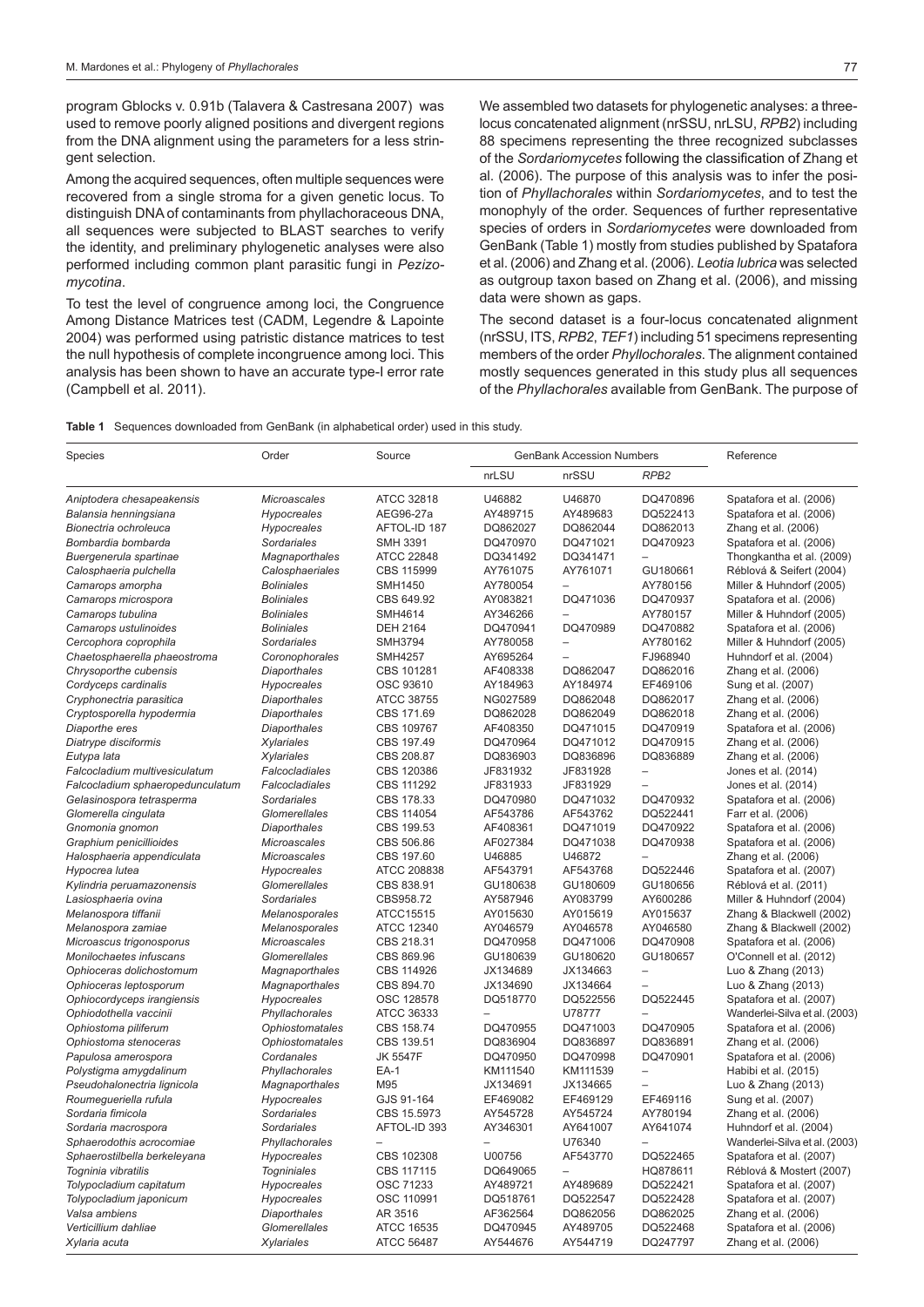this analysis was to infer the phylogenetic relationships within *Phyllachorales*. *Camarops ustulinoides* and *Camarops microspora* (*Boliniales*) were used as outgroup taxa, because some of our previous analyses (unpubl. data) have shown *Boliniales* as the sister group of *Phyllachorales*. The taxa of *Phyllachorales* used in both analyses are listed in Table 2 together with their location, host plant, and GenBank accession numbers. The alignments were deposited in TreeBASE (http://purl.org/phylo/ treebase/phylows/study/TB2:S19724).

PartitionFinder v. 1.1.1 (Lanfear et al. 2012) following Akaike Information Criterion (AIC) was used to select the best-fit model of evolution for each gene fragment separately for Bayesian and Maximum Likelihood (ML) analyses. Data were partitioned by gene and by codon position in the case of the proteincoding sequences. For the first dataset, a GTR+G model was applied to nrLSU, TrN+G model to nrSSU, and TIM+I+G to RPB2. For the second dataset, a TrNef+G model was applied to ITS, TrN+G model to nrSSU, SYM+G model to *TEF1*, and TVMef+G to *RPB2*.

#### *Phylogenetic tree inference*

Phylogenetic analyses for each dataset were conducted applying Maximum Likelihood (ML) and Bayesian methods. The ML analyses were performed in RAxML (Stamatakis 2014) implemented in raxmlGUI v. 0.9b2 (Silvestro & Michalak 2012). One thousand non-parametric bootstrap iterations were used with the available models of generalized time reversible (GTR-GAMMA model) and a discrete gamma distribution (Stamatakis et al. 2008). Bayesian analyses were performed with the program MrBayes v. 3.2.6 (Ronquist et al. 2012) on XSEDE (Miller et al. 2010) in the CIPRES Science Gateway web portal (http://www.phylo.org/sub\_sections/portal/). Two parallel runs with eight chains of Metropolis-coupled Markov chain Monte Carlo iterations were performed. Analyses were run for 100

**Table 2** Taxa of *Phyllachorales* used in this study. Sequences in **bold** were isolated/sequenced in the present study.

| Species                   | Locality                 | Voucher         | Host                      | Host family     | <b>GenBank Accession Numbers</b> |                      |                          |                          |                   |
|---------------------------|--------------------------|-----------------|---------------------------|-----------------|----------------------------------|----------------------|--------------------------|--------------------------|-------------------|
|                           |                          |                 |                           |                 | nrLSU                            | nrSSU                | <b>ITS</b>               | RPB <sub>2</sub>         | TEF1              |
| Camarotella costaricensis | Panama                   | MM-149          | Acrocomia aculeata        | Arecaceae       | KX430484                         | KX451863             | KX451913                 | KX451954                 | KX451982          |
|                           | Panama                   | <b>MM-21</b>    | Acrocomia aculeata        | Arecaceae       | KX430490                         | KX451851             | KX451900                 | KX451963                 | KX451988          |
| Camarotella sp.           | Panama                   | MM-27           | Unknown                   | Arecaceae       | KX430492                         | KX451852             | KX451901                 | $\overline{\phantom{a}}$ |                   |
| Coccodiella melastomatum  | Venezuela                | CMU78543        | Miconia sp.               | Melastomataceae | $\overline{\phantom{0}}$         | U78543               | $\overline{\phantom{0}}$ |                          | $\overline{a}$    |
| Coccodiella miconiae      | Panama                   | ppMP1342        | Miconia sp.               | Melastomataceae | KX430506                         | KX451871             | $\overline{\phantom{0}}$ |                          |                   |
| Coccodiella miconiicola   | Panama                   | <b>TH571</b>    | Ossaea micrantha          | Melastomataceae | KX430512                         | KX451880             |                          |                          |                   |
| Coccodiella sp.           | Ecuador                  | MM-165          | Unknown                   | Melastomataceae | KX430488                         | KX451865             | KX451917                 | KX451957                 | KX451986          |
| Coccodiella toledoi       | Venezuela                | Unknown         | Miconia sp.               | Melastomataceae | $\overline{\phantom{0}}$         | U78544               |                          |                          |                   |
| Cocoicola californica     | <b>USA</b>               | F59034          | Washingtonia robusta      | Arecaceae       | KX430468                         | KX451866             | KX451918                 | KX451958                 | KX451995          |
|                           | <b>USA</b>               | F59038          | Washingtonia robusta      | Arecaceae       | KX430469                         | KX451867             | KX451919                 | KX451959                 | KX451996          |
| Phyllachora graminis      | Unknown                  | Unknown         | Unknown                   | Poaceae         |                                  |                      | AF257111                 |                          |                   |
|                           | Canada                   | DAOM240981      | Unknown                   | Poaceae         |                                  |                      | HQ317550                 | $\overline{\phantom{a}}$ | $\overline{a}$    |
|                           | Germany                  | <b>RoKi3084</b> | Arrhenatherum elatius     | Poaceae         |                                  | KX451872             |                          |                          |                   |
|                           | Germany                  | MM-166          | Hordelymus europaeus      | Poaceae         | $\equiv$                         | KX451869             | KX451920                 | KX451962                 | KX452001          |
|                           | Panama                   | <b>TH544</b>    | Dichanthelium viscidellum | Poaceae         | KX430508                         | KX451873             | $\overline{\phantom{a}}$ |                          |                   |
|                           | Sweden                   | UME31349        | Unknown                   | Poaceae         |                                  |                      | AF064051                 | $\overline{a}$           |                   |
| Phyllachora maydis        | <b>USA</b>               | BPI893231       | Zea mays                  | Poaceae         | $\overline{\phantom{0}}$         |                      | KU184459                 | $\overline{a}$           |                   |
| Phyllachora sp. 1         | Thailand                 | MM-130          | Unknown                   | Poaceae         | $\overline{\phantom{0}}$         | KX451883             | $\overline{\phantom{0}}$ | KX451949                 | KX451976          |
| Phyllachora sp. 2         | Thailand                 | MM-128          | Bamboo                    | Poaceae         |                                  | KX451859             | KX451908                 | KX451964                 | KX451973          |
| Phyllachora sp. 2         | Thailand                 | MM-129          | Bamboo                    | Poaceae         | $\overline{\phantom{0}}$         | KX451860             | KX451909                 | KX451948                 | KX451974          |
| Phyllachora sp. 3         | Costa Rica               | MM-135          | Chusquea longifolia       | Poaceae         | $\overline{\phantom{0}}$         | KX451885             | $\overline{\phantom{a}}$ | KX451951                 | KX451978          |
| Phyllachora sp. 3         | Costa Rica               | <b>MM-78</b>    | Chusquea sp.              | Poaceae         |                                  | KX451853             | $\overline{\phantom{a}}$ | KX451942                 | KX451990          |
| Phyllachora sp. 3         | Costa Rica               | <b>MM-98</b>    | Chusquea longifolia       | Poaceae         | KX430502                         | KX451856             | $\overline{\phantom{a}}$ | KX451945                 | KX451994          |
| Phyllachora sp. 3         | Costa Rica               | MM-134          | Chusquea longifolia       | Poaceae         | KX430479                         | KX451884             | $\overline{\phantom{a}}$ | KX451968                 | $\qquad \qquad -$ |
| Phyllachora sp. 3         | Ecuador                  | SO-07           | Chusquea sp.              | Poaceae         |                                  | KX451890             |                          |                          | KX452009          |
| Phyllachora sp. 4         | Benin                    | RMB1061         | Panicum maximum           | Poaceae         |                                  | KX451870             | KX451921                 | $\overline{a}$           | KX452002          |
|                           |                          | MM-113          | Andira inermis            |                 | KX430474                         |                      | KX451907                 | KX451947                 | KX451972          |
| Polystigma pusillum       | Costa Rica<br>Costa Rica | MM-147          |                           | Fabaceae        |                                  | KX451858<br>KX451862 | $\overline{\phantom{a}}$ |                          | KX451981          |
|                           |                          |                 | Andira inermis            | Fabaceae        |                                  |                      |                          |                          |                   |
|                           | Panama                   | MM-19           | Andira inermis            | Fabaceae        | KX430489                         | KX451850             | KX451899                 | KX451941                 | KX451987          |
| Polystigma sp.            | Ecuador                  | MM-163          | Paspalum sp.              | Poaceae         | KX430487                         | KX451864             | KX451916                 |                          | KX451985          |
| Serenomyces phoenicis     | <b>USA</b>               | <b>PLM314</b>   | Phoenix canariensis       | Arecaceae       |                                  | KX451868             | KX451928                 | KX451960                 | KX451997          |
|                           | <b>USA</b>               | <b>PLM315</b>   | Phoenix canariensis       | Arecaceae       | KX430505                         | KX451886             | $\equiv$                 | KX451961                 | KX451998          |
| Telimena aequatoriensis   | Ecuador                  | SO-05           | Monnina hirta             | Polygalaceae    |                                  | KX451889             | $\equiv$                 |                          | KX452008          |
| Telimena bicincta         | Costa Rica               | MM-133          | Picramnia antidesma       | Picramniaceae   | KX430478                         | KX451861             | KX451910                 | KX451950                 | KX451977          |
|                           | Costa Rica               | MM-108          | Picramnia antidesma       | Picramniaceae   |                                  | KX451857             | KX451906                 | KX451946                 | KX451971          |
| Telimena canafistulae     | Panama                   | MM-13           | Cassia fistula            | Fabaceae        | KX430477                         | KX451849             | KX451898                 | $\overline{a}$           | KX451975          |
| Telimena engleri          | Ecuador                  | MM-153          | Anthurium sp.             | Araceae         |                                  | KX451888             | KX451914                 | KX451955                 | KX451983          |
|                           | Ecuador                  | MM-159          | Anthurium sp.             | Araceae         |                                  |                      | KX451915                 | KX451956                 | KX451984          |
|                           | Panama                   | <b>TH551</b>    | Anthurium concinnatum     | Araceae         | KX430511                         | KX451875             | KX451895                 | KX451939                 | KX451969          |
|                           | Ecuador                  | SO-09           | Anthurium cf. triphyllum  | Araceae         |                                  |                      | KX451934                 | $\overline{a}$           | KX452010          |
| Telimena leeae            | Panama                   | <b>TH549</b>    | Cissus trianae            | Vitaceae        | KX430509                         | KX451874             |                          |                          |                   |
| Telimena picramniae       | Panama                   | MM-05           | Picramnia sp.             | Picramniaceae   | KX430470                         | KX451848             | KX451896                 | KX451940                 | KX451970          |
| Telimena sp. 1            | Panama                   | MM-143          | Eugenia acapulcensis      | Myrtaceae       | $\overline{\phantom{0}}$         | KX451887             | KX451911                 | KX451952                 | KX451979          |
| Telimena sp. 1            | Panama                   | MM-144          | Eugenia acapulcensis      | Myrtaceae       |                                  |                      | KX451912                 | KX451953                 | KX451980          |
| Telimena sp. 2            | Costa Rica               | MM-92           | Eugenia sp.               | Myrtaceae       | KX430501                         | KX451855             | KX451905                 | KX451944                 | KX451993          |
| Telimena sp. 3            | Costa Rica               | MM-88           | Symplocos panamensis      | Symplocaceae    | KX430499                         | KX451854             | KX451904                 | KX451943                 | KX451991          |
| Telimena sp. 4            | Costa Rica               | MM-47           | Rinorea sp.               | Violaceae       |                                  |                      | KX451902                 |                          | KX451989          |
| Telimena sp. 5            | Ecuador                  | SO-14           | Wettinia sp.              | Arecaceae       | $\overline{a}$                   | KX451892             | KX451936                 | $\overline{a}$           |                   |
| Telimena sp. 5            | Ecuador                  | SO-21           | Wettinia sp.              | Arecaceae       | $\overline{\phantom{0}}$         | KX451893             | KX451937                 | $\overline{\phantom{0}}$ | KX452012          |
| Telimena sp. 5            | Ecuador                  | SO-22           | Unknown                   | Arecaceae       | $\overline{\phantom{0}}$         | KX451894             | KX451938                 | $\overline{\phantom{0}}$ | KX452013          |
| Telimena ulei             | Ecuador                  | SO-12           | Dioscorea meridensis      | Dioscoreaceae   | $\overline{a}$                   | KX451891             | KX451935                 | $\overline{a}$           | KX452011          |
|                           | Panama                   | <b>TH574</b>    | Dioscorea urophylla       | Dioscoreaceae   | $\equiv$                         | KX451877             | $\overline{a}$           |                          | $\overline{a}$    |
| Telimena zanthoxylicola   | Panama                   | <b>TH550</b>    | Zanthoxylum scheryi       | Rutiaceae       | KX430510                         | KX451879             | $\equiv$                 |                          |                   |
|                           |                          |                 |                           |                 |                                  |                      |                          |                          |                   |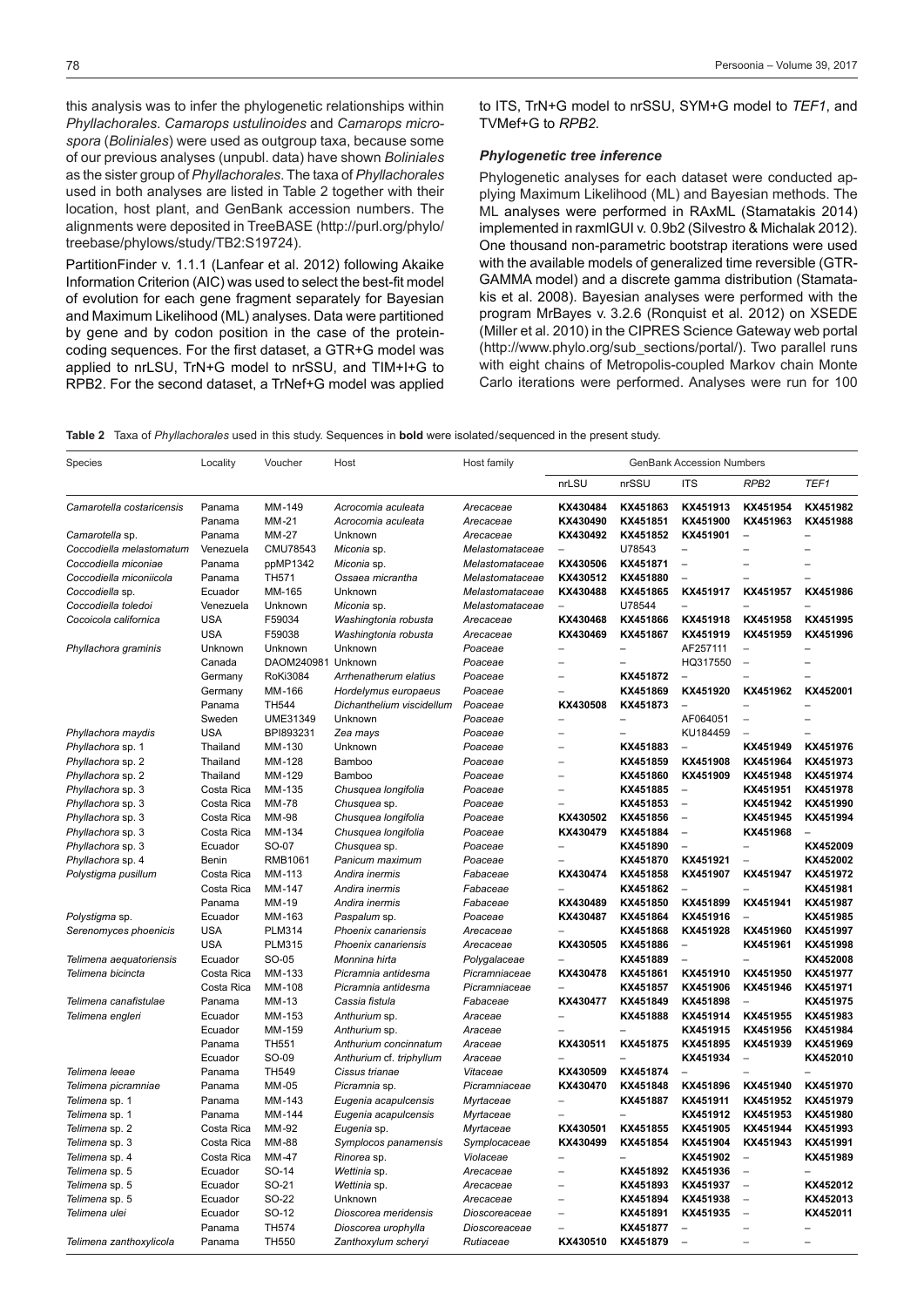million generations, with trees sampled every 1 000th generation. Burn-ins were determined by checking the likelihood trace plots in Tracer v. 1.6 (Rambaut et al. 2014) and subsequently discarded. Tracer and the online version of AWTY (Nylander et al. 2008) were used to test convergence; no indication of lack of convergence was detected. Bayesian posterior probabilities (BPP) ≥ 95 % and Bootstrap values (BS) ≥ 70 % were considered to be significant.

# *Ancestral state reconstruction of morphological and ecological characteristics*

An ancestral state reconstruction of four morphological and ecological characteristics used to delimit genera in *Phyllachorales* was performed with the Likelihood Ancestral States method of Mesquite v. 2.74 with an asymmetrical two-parameter model for binary data and a Mk1 model for multistate data (Maddison & Maddison 2015). The likelihood decision threshold value was set to 2. The Bayesian consensus tree based on the four-locus dataset was used for this reconstruction. The analysis was restricted to members of the *Phyllachorales*. The characteristics considered were: monocotyledonous or eudicotyledonous host plant, position of the perithecia in the leaves (completely immersed, erumpent, subcuticular, or superficial), the presence or absence of clypeus, and the colour of the stroma (black or brightly coloured). Other characteristics such as the family of the host plant, the presence or absence of ascospore septa, ascospore colour (hyaline or brown), and the anamorphic state also were considered, but they did not yield conclusive results because they lacked variation or data were missing for numerous taxa. Observations were taken from the respective specimen and from published literature. The outgroups were coded as uncertain. The character matrix used for this analysis is provided in Appendix 1.

## **RESULTS**

#### *Sequences and alignments produced in this study*

We generated a total of 156 sequences from 27 species of *Phyllachorales*: 23 sequences of nrLSU, 40 of nrSSU, 31 of ITS, 26 of *RPB2*, and 36 of *TEF1.*

#### *Congruence among loci*

For the three-locus dataset, CADM results showed no significant incongruence among loci, thus allowing concatenation of the three loci. The null hypothesis of complete incongruence among loci was rejected (W =  $0.75$ ; p <  $0.0001$ ). For the four-locus dataset, the null hypothesis of complete incongruence among loci was also rejected ( $W = 0.48$ ;  $p < 0.0001$ ), and the four loci were concatenated. Initially, we had planned to compile a five-locus dataset, also including nrLSU, however, the null hypothesis of complete incongruence among loci was accepted for nrLSU ( $W = 0.37$ ;  $p > 0.05$ ), and thus we did not consider nrLSU in the concatenated dataset.

# *Phyllachorales within Sordariomycetes*

The separately aligned datasets for each marker consisted of 76 sequences/790 base pairs for nrLSU, 77/908 for nrSSU, and 61/939 for *RPB2*. The three-locus dataset consisted of 88 specimens representing 72 species in 16 orders of *Sordariomycetes*. The final alignment was 2 637 base pairs in length. No conflicts were detected among the phylogenies produced by ML and Bayesian analyses; therefore we present only the ML tree for this dataset (Fig. 2). Support values for nodes were consistently higher in Bayesian analyses than in ML analyses.

The phylogenies inferred from individual genes (data not shown) and the three-locus phylogeny (Fig. 2) showed the *Sordariomy-*

*cetes* as a robust monophyletic clade comprising three wellsupported subclasses, *Hypocreomycetidae*, *Xylariomycetidae*, and *Sordariomycetidae*, with *Phyllachorales* grouping within *Sordariomycetidae*. The *Phyllachorales* appeared as a monophyletic, but moderately to weakly supported clade (0.94/77), including taxa of the two families *Phaeochoraceae* and *Phyllachoraceae* with the *Boliniales* as a sister group (0.97/74).

Three phyllachoraceous taxa fell outside the *Phyllachorales* clade. *Polystigma amygdalinum* and *Ophiodothella vaccinii* were located with weak support within the *Xylariomycetidae*. The single sequence representing *Sphaerodothis acrocomiae* formed a weakly supported clade together with taxa of *Hypocreales* (Fig. 2). This sequence may stem from a hypocrealen hyperparasite. It was not possible, however, to test possible incongruence regarding these taxa since they are represented by sequences downloaded from GenBank and two of them were represented by only one of the markers (nrSSU).

#### *Phylogenetic relationships within the Phyllachorales*

The four-locus dataset included 53 sequences representing 29 species of *Phyllachorales*. The dataset was supplemented with additional sequences from GenBank (two SSU and four ITS sequences). The alignment consisted of 2 728 total characters.

The topology of the tree identified by Bayesian analysis was almost identical to the one obtained by the ML analyses, therefore we present the Bayesian tree for this dataset (Fig. 3). In the Bayesian tree, the 51 sequences of *Phyllachorales* clustered into one major clade with high support (100/1.0). Within the *Phyllachorales*, three clades (I–III) can be identified.

Clade I, which received weak support in the ML analysis (0.98/55), was divided into three subclades: the well-supported subclade one containing members of the genera *Camarotella* on *Arecaceae* and *Coccodiella* on *Melastomataceae*; subclade two containing the type species *Phyllachora graminis*, other species of *Phyllachora*, and one species of *Polystigma*, all of them growing on *Poaceae*; and subclade three including other graminicolous species of *Phyllachora* on *Chusquea* spp. and *Polystigma pusillum* on *Fabaceae*.

 Clade II (1.0/100) is a monophyletic, strongly supported group restricted to species growing on *Arecaceae*, i.e., members of the genera *Cocoicola* and *Serenomyces* in the family *Phaeochoraceae*.

 Clade III is also strongly supported (1.0/99) and included species of tar spot fungi with immersed perithecia and infecting species belonging to many different plant families, but not *Poaceae*. Two subclades can be distinguished, one containing members growing on several monocotyledonous and eudicotyledonous host families and a second group with species growing on *Dioscoreaceae*. The internal relationships within Clade III were mostly unresolved, with low posterior probability and bootstrap values. Clades II and III may be sister groups but this relationship was not strongly supported (0.44/42).

Our results indicated that the family *Phyllachoraceae* and the genus *Phyllachora* are polyphyletic being represented in two distinct clades, called Clades I and III here. The genus *Polystigma* is polyphyletic, with the three species treated in this study included in three groups, one in *Xylariomycetidae* and the other two within two different lineages within Clade I.

There were several examples of different species from the same host species, genus, or family forming supported clades, for example two different species growing on *Picramnia* spp. (*Picramniaceae*), several species on *Eugenia* spp. (*Myrtaceae*) or *Chusquea* spp. (*Poaceae*), and *Coccodiella* spp. on *Melastomataceae*.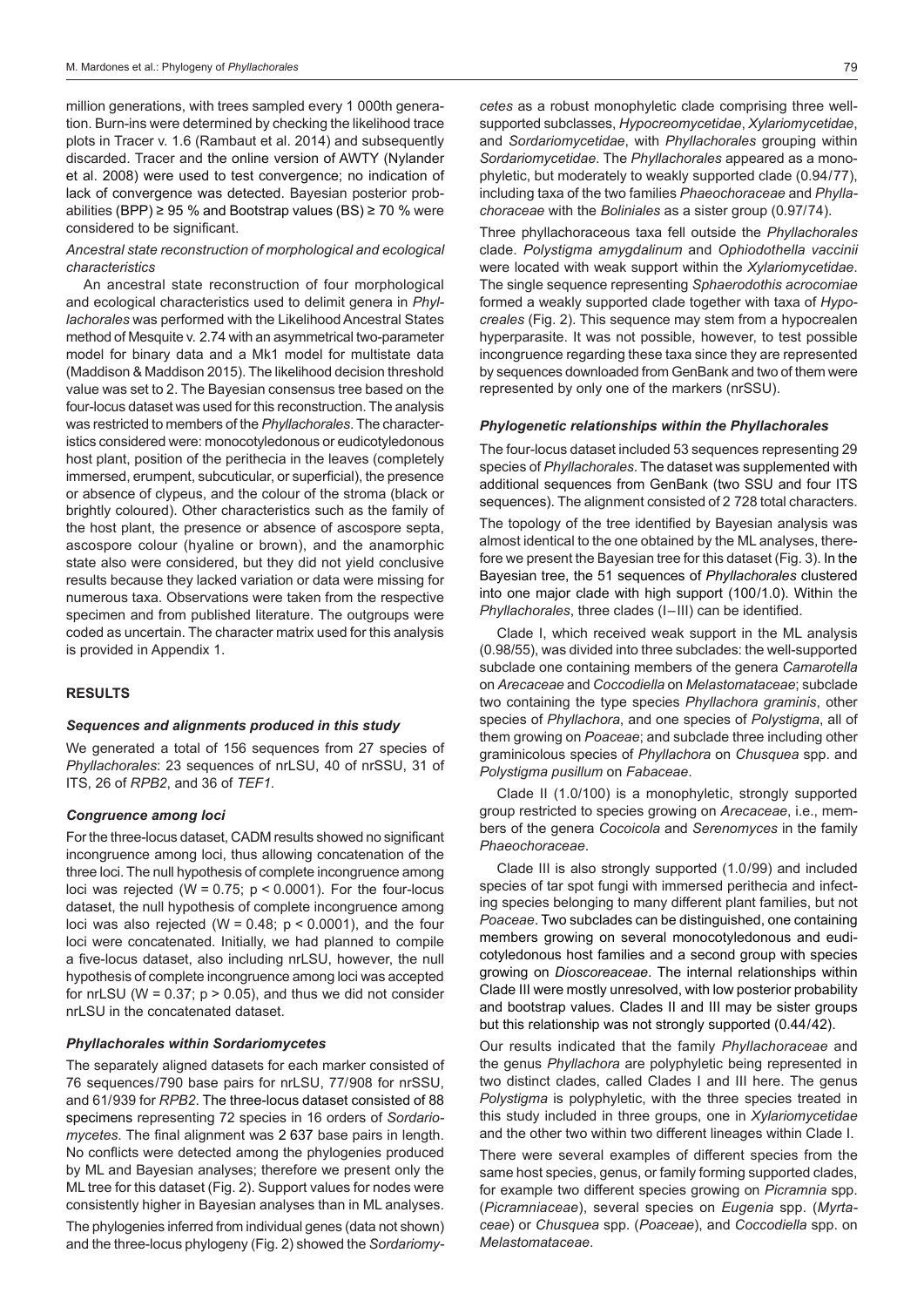

**Fig. 2** Phylogenetic position of *Phyllachorales* within *Sordariomycetes.* This is a Maximum Likelihood phylogeny based on three nuclear markers (nrLSU, nrSSU, *RPB2*). Support values are ML bootstrap values based on 1 000 replicates, and posterior probabilities from a Bayesian analysis. Nodes receiving ML bp > 70 %, or Bayesian PP > 0.94 are considered as strongly supported and are indicated by thickened branches; see TreeBASE files for individual support. Phyllachoraceous taxa which fall outside the order are indicated in red. Abbreviations: S = subclass *Sordariomycetidae*; H = subclass *Hypocreomycetidae*; X = subclass *Xylariomycetidae*.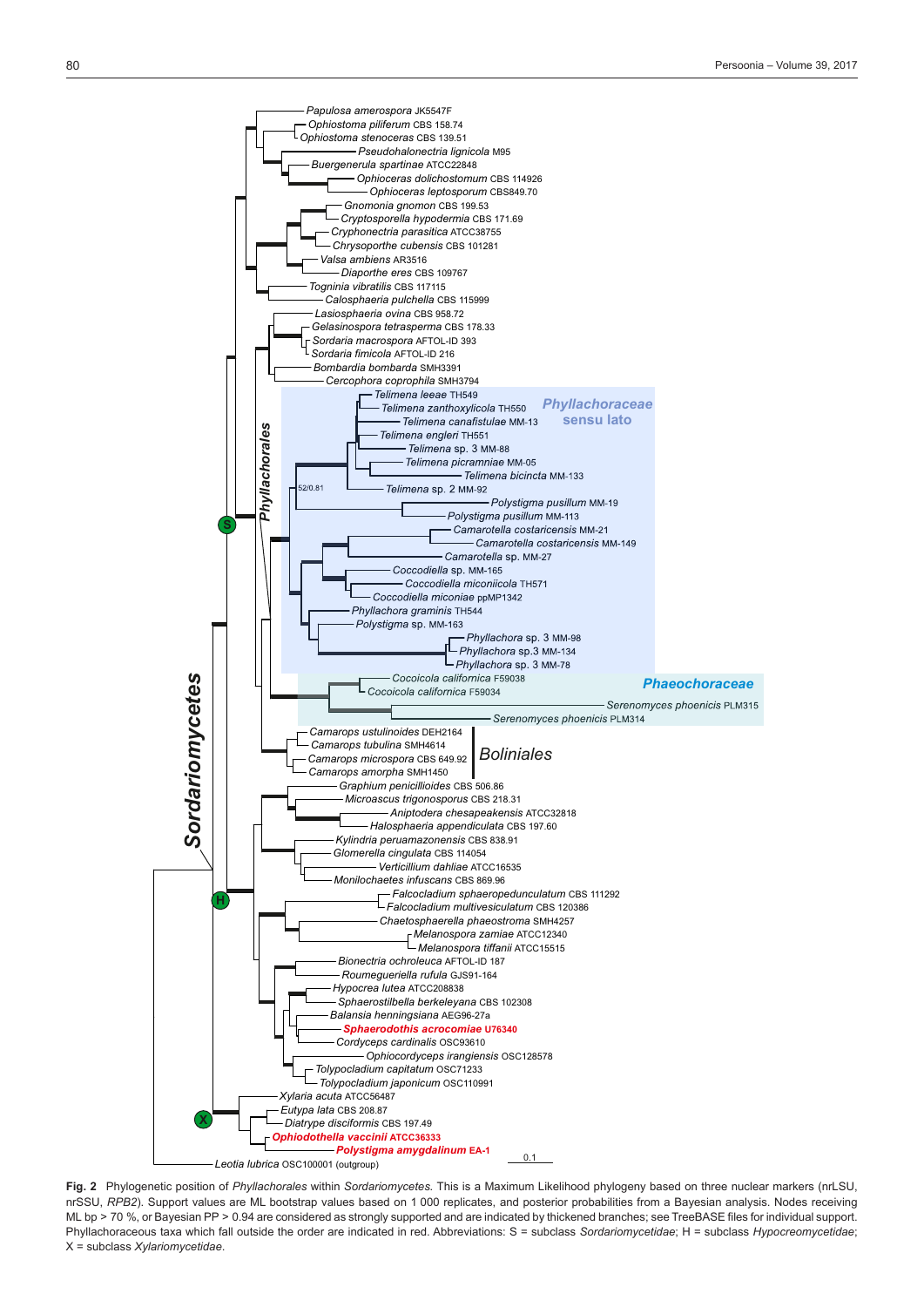

**Fig. 3** Phylogenetic relationships within the order *Phyllachorales.* This is a Bayesian analyses based on four nuclear markers (nrSSU, ITS, *RPB2*, *TEF1*). Support values are posterior probabilities from a Bayesian analysis and ML bootstrap values based on 1 000 replicates. Nodes receiving Bayesian PP > 0.94, or ML bp > 70 % are considered as strongly supported and are indicated by thickened branches. Hosts are indicated in blue text.

# *Ancestral state reconstruction of ecological and morphological characteristics*

The evolution of one ecological and three morphological characteristics was reconstructed by employing the Bayesian tree sampling of the four-locus dataset (Fig. 4a–d). The analysis of the host relationships suggested that the ancestor of *Phyllachorales* was growing most likely on a monocotyledonous plant (Proportional Likelihood (PL) 0.9966, Fig. 4a). The ancestor of each clade most probably was also growing on a monocotyledonous plant (Clade I, PL = 0.9981; Clade II,  $PL = 0.9960$ ; Clade III,  $PL = 0.9685$ ). The position of the perithecia in the leaves varies from immersed in the mesophyll to superficial (Fig. 1a–f). This reconstruction suggested that for species of *Phyllachorales* the ancestral state were perithecia completely immersed in the mesophyll (PL = 0.9988, Fig. 4b), while erumpent or superficial perithecia apparently evolved at least once each within Clade I. The presence of subcuticular perithecia was supported as the ancestral state in Clade II (PL = 0.9928). The ancestor of *Phyllachorales* was predicted

to have had a clypeus (PL = 0.9989) while the lack of a clypeus was predicted as the ancestral state (PL = 0.9933) for species within Clade II (Fig. 4c). A black colour of stromata was well supported as the ancestral state (PL = 0.9999) for *Phyllachorales*, and bright coloured stromata apparently evolved at least twice in Clade I (Fig. 4d).

# **TAXONOMY**

Based on the phylogenetic relationships revealed by this study, as well as the ecological and morphological characteristics of the species grouped in the observed clades within the *Phyllachorales*, three families were recognised: the *Phaeochoraceae* were accepted as previously described (Hyde et al. 1997), the *Phyllachoraceae* and *Phyllachora* need to be emended, while the *Telimenaceae* are newly described here. The genus *Telimena* is emended to accommodate established species of *Phyllachora* that belong to the family *Telimenaceae*.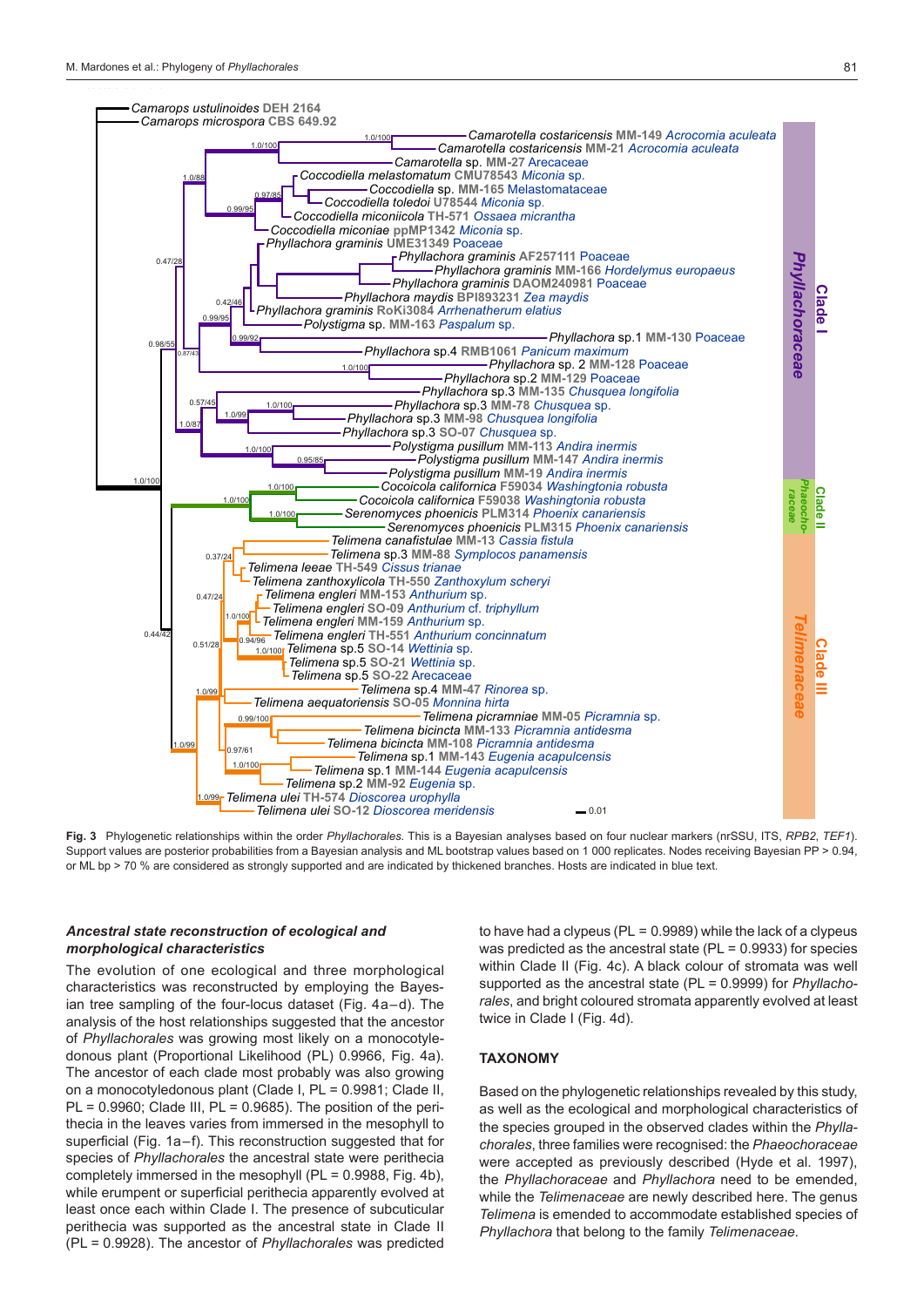

ğ ŏ

*Camarops ustulinoides Camarops microspora Camarotella costaricensis Camarotella costaricensis* **Camarotella** cos *Coccodiella melastomatum Coccodiella* sp. *Coccodiella toledoi Coccodiella miconiicola Coccodiella miconiae Phyllachora graminis Phyllachora graminis Phyllachora graminis Phyllachora graminis Phyllachora maydis Phyllachora graminis Polystigma* sp. *Phyllachora* sp.1 *Phyllachora* sp.4 **Phyllachora** sp.2 *Phyllachora* sp.2 *Phyllachora* sp.3 *Phyllachora* sp.3 *Phyllachora* sp.3 *Phyllachora* sp.3<br>*Phyllachora* sp.3<br>**Phyllachora** sp.3

*Polystigma pusillum Polystigma pusillum Polystigma pusillum Cocoicola californica Cocoicola californica*

\*

\*

ę.

 $\check{\mathbf{e}}$ 

\*

\*

H

*Serenomyces phoenicis Serenomyces phoenicis Telimena canafistulae Telimena* sp.4 *Telimena leeae Telimena zanthoxylicola Telimena engleri Telimena engleri Telimena engleri Telimena engleri Telimena* sp.6 *Telimena* sp.6 *Telimena* sp.6 *Telimena* sp.5 *Telimena aequatoriensis Telimena picramniae Telimena bicincta Telimena bicincta Telimena* sp.2 *Telimena* sp.2 *Telimena* sp.3 *Telimena ulei Telimena ulei* 

*Camarops ustulinoides Camarops microspora Camarotella costaricensis Camarotella costaricensis Camarotella* sp. *Coccodiella melastomatum Coccodiella* sp. *Coccodiella toledoi Coccodiella miconiicola Coccodiella miconiae Phyllachora graminis Phyllachora graminis Phyllachora graminis Phyllachora graminis Phyllachora maydis Phyllachora graminis Polystigma* sp. *Phyllachora* sp.1 *Phyllachora* sp.4 *Phyllachora* sp.2 *Phyllachora* sp.2

Phyllachora sp.3<br>Phyllachora sp.3<br>Phyllachora sp.3<br>Phyllachora sp.3<br>Polystigma pusillum<br>Polystigma pusillum<br>Polystigma pusillum<br>Cocoicola californica<br>Cocoicola californica

\*

\*

 $\mathbf{I}$ 

Łğ

ዼ

Y

\*

\*

\*

L Ō

 $\boldsymbol{\delta}$ 

*Serenomyces phoenicis Serenomyces phoenicis Telimena canafistulae Telimena* sp.4 *Telimena leeae Telimena zanthoxylicola* 

*Telimena engleri Telimena engleri Telimena engleri Telimena engleri Telimena* sp.6 *Telimena* sp.6 *Telimena* sp.6 *Telimena* sp.5 *Telimena aequatoriensis Telimena picramniae Telimena bicincta Telimena bicincta Telimena* sp.2 *Telimena* sp.2 *Telimena* sp.3 *Telimena ulei Telimena ulei*

Serenomyces phoenicis<br>Serenomyces phoenicis

**Fig. 4** Ancestral character state reconstruction in the *Phyllachorales* based on the Bayesian tree. All analyses are based on maximum likelihood reconstruction with asymmetrical two-parameter (a, c, d) or Mk1 (b) models. The characteristics considered were: a. Host plant (possible states are monocotyledonous or eudicotyledonous host plant); b. position of the perithecia in the leaves (immersed, erumpent, subcuticular, or superficial); c. presence or absence of clypeus; d. colour of the stroma (black or brightly coloured). Relative likelihood probabilities for each character state are represented with a pie chart at the nodes. Squares denote supported nodes for which posterior probabilities and bootstrap values are presented in Fig. 3. Coloured asterisks near pies indicate that the corresponding state is judged best according to the threshold.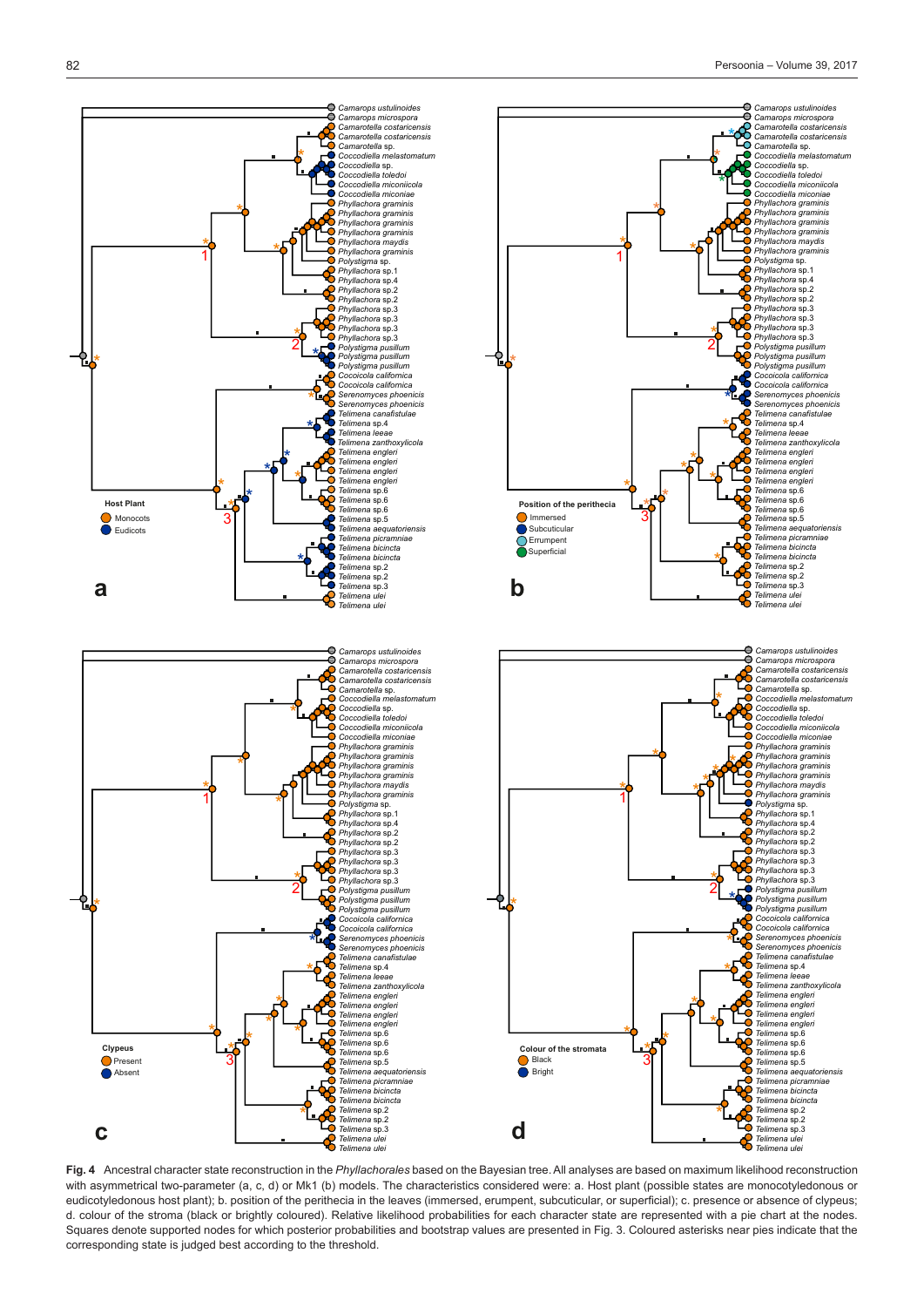#### *Phaeochoraceae* K.D. Hyde *et al.*

Species of *Phaeochoraceae* present black stromata, usually significantly raising the substratum surface, perithecia immersed, clustered forming a single cavity, embedded in pseudostromata and not covered by a clypeus as in other species of *Phyllachorales*. Ascospores are typically thick-walled, olivaceous to brownish, aseptate and usually with a delicate striate ornamentation. They are biotrophic or saprotrophic on palms.

For a more detailed description of this family see Hyde et al. (1997).

Genera included in this family: *Cocoicola*, *Phaeochora*, *Phaeochoropsis*, *Serenomyces.*

*Phyllachoraceae* Theiss. & P. Syd., Ann. Mycol. 13, 3/4: 168. 1915. emend. Mardones, Trampe & M. Piepenbr.

*Stroma* of various shapes, covered by a cuticular or epidermal shiny black clypeus, sometimes bright coloured, development around the ostioles of perithecia. *Ascomata* perithecioid, amphigenous, epiphyllous or hyphophyllous, uni- to multiloculate, sometimes confluent, frequently surrounded by a bright yellow to reddish discolouration zone, and when superficial with an hypostroma anchoring the ascomata with the host tissue. *Pseudostroma* sparse or absent. *Perithecia* superficial, erumpent or immersed in the host tissue, pyriform, globose, lenticular, or deformed by vascular bundles, with a periphysate ostiole, with a hyaline to pigmented peridium composed of *textura intricata*. *Paraphyses* hyaline, thin-walled, slightly longer than the asci, septate, often dissolving during maturation. *Asci* unitunicate, clavate or cylindrical, usually 8-spored, rarely 4-spored, apical ring normally not turning blue in iodine reagent (J- ), sometimes with an ascus crown. *Ascospores* usually hyaline, rarely pale brown, globose to filiform, mostly cylindrical, thin and smoothwalled, mostly aseptate, sometimes surrounded by gel. Structures supposed to be spermogonia infrequently found, pycnidial, spermatiogenous cells cylindrical, tapering towards the tip, proliferating percurrently, producing filiform, hyaline, aseptate scolecospores that are probably spermatial in function.

Mostly biotrophic, growing mainly on members of *Poaceae*, but also associated with other families.

*Generic type of the family. Phyllachora* Nitschke ex Fuckel, Jahrb. Nassauischen Vereins Naturk. 23–24: 216. 1870 (1869– 1870).

# *Phyllachora* Nitschke ex Fuckel., Jahrb. Nassauischen Vereins Naturk. 23–24: 216 (1870) emend. Mardones, Trampe & M. Piepenbr.

 *Etymology*. Name probably referring to the leaf habitat (*gr.* phyllas: leaf, chora: location, position).

 *Type species*. *Phyllachora graminis* (Pers.) Nitschke. In Fuckel, Jahrb. Nassauischen Vereins Naturk. 23–24: 216. 1870 (1869–1870).

Infection spot variable in outline, often roundish, black, shiny. *Clypeus* mostly epidermal. *Pseudostroma* absent or sparse. *Perithecia* immersed in the host tissue. *Periphyses* present. *Paraphyses* filiform, septate, hyaline, often deliquescent. *Asci* cylindrical to clavate, with or without apical ring that does not stain blue in iodine, mostly 8-spored. *Ascospores* mostly hyaline, aseptate, smooth, mostly without gelatinous sheaths. *Spermogonia* acervulate or pycnidial, variable in shape, often associated with ascomata. *Spermatiogenous cells* cylindrical, tapering toward the apex, proliferation percurrent. *Spermatia* filiform, curved, hyaline.

#### *Telimenaceae* Mardones, Trampe & M. Piepenbr*.*, *fam. nov.* — MycoBank MB818222

*Stroma* of various shapes, covered by a cuticular or epidermal shiny blackened clypeus, which may have limited development around the ostiole or extensively above the ascomata and in some cases below the ascomata. *Ascomata* perithecioid, amphigenous, epiphyllous or hyphophyllous, uni- to multiloculate, sometimes confluent, frequently surrounded by a bright yellow to reddish discolouration zone. *Pseudostroma* strongly developed, interfusing and conspicuously expanding into the host tissue. *Perithecia* subcuticular, epidermal, subepidermal or immersed in the host tissue, pyriform, globose, lenticular, or deformed by vascular bundles, with a periphysate ostiole, with a hyaline to pigmented peridium composed of *textura intricata. Paraphyses* hyaline, thin-walled, slightly longer than the asci, septate, often dissolving during maturation. *Asci* unitunicate, clavate or cylindrical, usually 8-spored, rarely 4-spored, apical ring normally not turning blue in iodine reagent (J- ). *Ascospores* usually hyaline, rarely pale brown, globose to filiform, mostly cylindrical, thin and smooth-walled, aseptate to 3-septate, sometimes surrounded by gel. *Spermogonia* infrequently found, pycnidial, spermatiogenous cells cylindrical, tapering towards the tip, proliferating percurrently, developing filiform, hyaline, aseptate scolecospores, probably spermatial in function.

Mostly biotrophic, growing on several monocotyledoneous and dicotyledonous families, except *Poaceae*.

 *Type genus*. *Telimena* Racib., Parasit. Alg. Pilze Java's (Jakarta) 1: 18. 1900.

*Telimena* Racib., Parasit. Alg. Pilze Java's (Jakarta) 1: 18. 1900. emend. Mardones, Trampe & M. Piepenbr.

 *Etymology*. The name of the genus refers to the name of a Polish hero in literary works of A. Mickievicz.

 *Type species*. *Telimena erythrinae* Racib., Parasit. Alg. Pilze Java's (Jakarta) 1: 18. 1900. Java, Merapi, on *Erythrina variegata* L. (as *E. lithosperma* Miq.), s.d., *Raciborski s.n.* (type IMI302320!).

Infection spots dark, on living or dead leaves. *Ascomata* solitary to aggregated, subcuticular, epidermal, subepidermal or immersed in the host tissue, amphigenous, epiphyllous or hypophyllous, clypeate, uni- to multilocular, ostiolate. *Clypeus* subcuticular or epidermal. *Pseudostroma* strongly developed. *Hamathecium* with periphyses in the ostiole and evanescent paraphyses. *Asci* unitunicate, cylindrical to broadly ellipsoidal, with iodine-negative apical ring, 8-spored. *Ascospores* hyaline to pale brown when mature, globose to filiform, straight to curved, smooth, 0–3-septate.

 *Additional specimens examined*. *Telimena bicincta*. Costa Rica, San Jose, on *Picramnia antidesma*, 10 Mar. 1890, *A. Tonduz 2183* (type BR-76016-65). **Telimena ecastophylli** (as '*T. caudata'*). Ecuador, on *Pterocarpus amazonum* (as *P. ulei*), 24 Feb. 1938, *H. Sydow s.n.* (IMI307885); on *Pterocarpus* sp., 22 Feb. 1938, *H. Sydow s.n.* (IMI346458). Venezuela, Puerto La Cruz, El Limón, *Pterocarpus rohrii*, 22 Jan. 1928, *H. Sydow s.n.* (IMI18828). *Telimena graminella*. Philippines, Luzon, on *Paspalum* sp., Sept. 1913, *M. Ramos in Flora of the Philippines 8224* (type IMI18829). *Telimena haraeana* (as '*T. arundinariae'*). Japan, Nagato Prov., Shimonoseki, on *Pleioblastus simonii*, 5 May 1955, *Katumoto s.n.* (IMI63381). *Telimena rhoina* (as '*Homostegia rhoina'*). USA, California, San Diego, on *Rhus integrifolia*, Mar. 1895, *K. Brandegee No. 15* (type NY00830409).

 Notes — The genus *Telimena* was originally described by Raciborski (1900) for phyllachora-like species with 3-septate ascospores. Currently, 14 species have been described within this genus. Its type species, *T. erythrinae*, is a parasite of the dicotyledonous plant host *Erythrina variegata* (*Fabaceae*). In the past, *Telimena* have been related with genera *Telimenopsis* (currently a synonym), *Telimenella* and *Telimenochora* (Petrak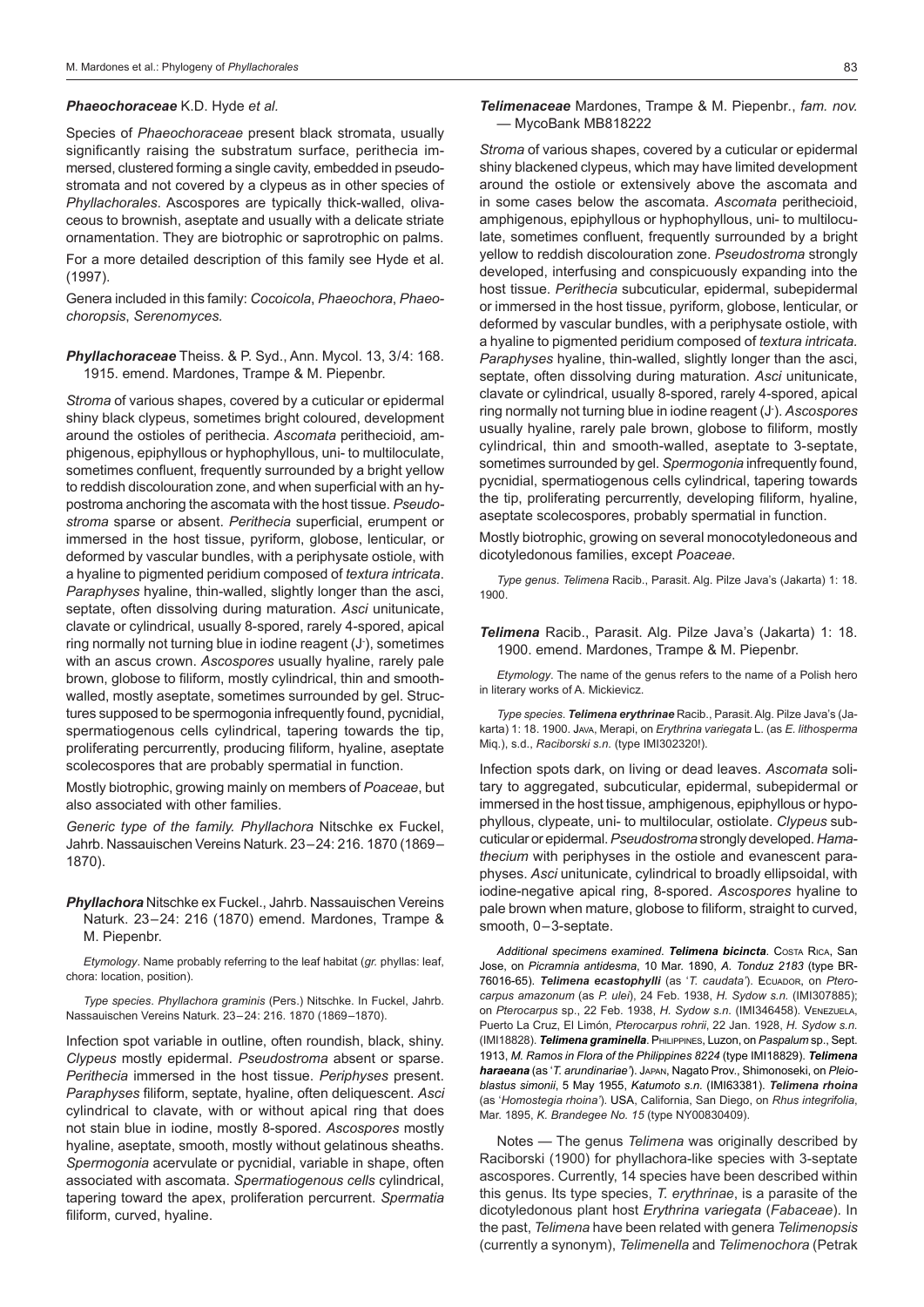1931, Müller 1975, Barr 1977). Morphological characteristics of the ascopores, i.e., shape, number of septa and position of the septa, have been used to separate these genera from each other. For a detailed description of the former and their main differences see Sivanesan (1987).

Examination of specimens of *Telimena* spp. (cited above, including type material) showed that stromata of *Telimena* spp. are similar to those of *Phyllachora* spp. with aseptate ascospores. Photos of sections of ascomata of *Ph. graminis* and *T. bicincta* are provided for comparison (Fig 1a, f). These sections show immersed perithecia in the mesophyll of the leaf, surrounded by pseudostroma. The stromatic development in species of *Telimena* seems rather variable, like in *Phyllachora* spp., with reduced stromatic development in species occurring in grasses and abundant pseudostroma in the remaining species. Our observations show that ascospores of *Phyllachora* spp. sometimes are septate when mature, and we repeatedly observed aseptate ascospores as well as ascospores with one, two or three septa in the same specimen.

The following taxa are combined into *Telimena* based on their phylogenetic position as shown by data presented herein. In addition, we propose a recently collected specimen of *Telimena bicincta* as epitype.

*Telimena aequatoriensis* (Theiss. & Syd.) Mardones, Trampe & M. Piepenbr., *comb. nov.* — MycoBank MB818223

 *Basionym*. *Phyllachora aequatoriensis* Theiss. & Syd., Ann. Mycol. 13, 5/6: 521. 1915.

 *Synonym*. *Phyllachora dendritica* Rehm, Hedwigia 31: 305. 1892. Ecuador, Quito, Río Machangara, on *Monnina* sp., 10 Apr. 1892, *G.V. Lagerheim in Rehm 1072 Ex. Herb. Sydow* (type S F9301)*.*

*Telimena bicincta* (E. Bommer & M. Rousseau) Theiss. & Syd., Ann. Mycol. 13, 5/6: 601. 1915

 *Basionym*. *Montagnella bicincta* E. Bommer & M. Rousseau, Bull. Soc. Roy. Bot. Belgique 35: 163. 1896. Costa Rica, San Jose, on *Picramnia antidesma*, 10 Mar. 1890, *A. Tonduz 2183* (holotype BR-76016-65!).

*Epitype* (MycoBank MBT375061, designated here): Costa Rica, San José, San Pedro Montes de Oca, Campus Universidad de Costa Rica, N9°56'17" W84°2'59", on *Picramnia antidesma*, 19 Jan. 2015, *Mardones MM-133* (epitype USJ 108929; isoepitype M).

# *Telimena canafistulae* (F. Stevens & Dalbey) Mardones, Trampe & M. Piepenbr., *comb. nov.* — MycoBank MB818224

 *Basionym*. *Phyllachora canafistulae* F. Stevens & Dalbey, Bot. Gaz. 68: 55. 1919. Puerto Rico, Mayaguez, on *Cassia fistula*, 14 June 1915, *F.L. Stevens 7022* (holotype ILL00011456!; isotypes BPI 636604, BPI 636617, BPI 844649!, K, MAPR, NY 00986162; fide Cannon 1991).

 *Synonym*. *Phyllachora azuanensis* Petr. & Cif., Ann. Mycol. 30, 3/4: 235. 1932. Dominican Republic, Azua, on *Barbieria pinnata*, 25 Ago. 1929, *E.L. Ekman 3565 in Herb. Ciferri* (holotype BPI 636400 n.v.; isotypes NY 00986150, S F49803 n.v.).

*Telimena engleri* (Speg.) Mardones, Trampe & M. Piepenbr., *comb. nov.* — MycoBank MB818225

 *Basionym*. *Phyllachora engleri* Speg., Anales Soc. Ci. Argent. 19, 2: 96. 1885. Paraguay, Barrancas de San Antonio, on *Spathicarpa lanceolata*, Jan. 1882, *B. Balansa 3746* (holotype LPS130!).

*Synonym*s. *Botryosphaeria anthuriicola* Massee, Bull. Misc. Inform. Kew: 185. 1899. Costa Rica, Cartago, on *Anthurium gracile*, s.d., *Donnell Smith 6813* (type K(M) 190501 n.v.; isotype BPI 797076 n.v.).

*Dothidella bifrons* Starbäck, Bih. Kongl. Svenska Vetensk.-Akad. Handl., Afd. 3 25, no. 1: 46. 1899. Paraguay, Concepcion, on *Araceae*, 17 Sept. 1893, *G.A. Malme s.n.* (holotype S F9201 n.v.*).*

*Phyllachora anthurii* (E. Bommer & M. Rousseau) Speg., Bol. Acad. Nac. Ci. Córdoba 23, 3-4: 567. 1919. (1918).

*Dothidea anthurii* E. Bommer & M. Rousseau, Bull. Soc. Roy. Bot. Belgique 35: 163. 1896.

- *Phyllachora dioscoreae* Rehm, Hedwigia 36, 6: 370. 1897. Brazil, Brasilien, on leaves of *Dioscoreaceae*, s.d., *E. Ule 217 in Herb. Berol. Ex Herb. Rehm* (syntype S F218511 n.v.).
- *Phyllachora engleri* f. *anthurii* Speg., Anales Soc. Ci. Argent. 26, 1: 37. 1888. Paraguay, on *Anthurium* sp., Sept. 1883, *B. Balansa 4082-4106* (type LPS 130!).

*Phyllachora engleri* var. *anthurii* (Speg.) Pat., Bull. Herb. Boissier 3: 71. 1895. *Phyllachora philodendri* Pat. (as '*philodendronis*'), Bull. Soc. Mycol. France 8, 3: 134. 1892. Ecuador, on *Philodendron* sp., Jan. 1892, *Lagerheim s.n.* (type FH n.v.).

*Phyllachora phylloplaca* Chardón, Mycologia 32, 2: 197. 1940. Brazil, Vicosa, on *Diclidanthera laurifolia*, 22 Apr. 1933, *Muller 491* (type CUP-MG-000491 n.v.).

 *Additional specimens examined*. *Dothidea phylloplaca* (as '*phylloplacus*'). Guyana, prope Cayennam, on unidentified leaves, s.d., *Leprieur 1152* (type PC 96772!). *Phyllachora ipirangae*. Brazil, Sao Paulo, Ipiranga, Villa Marianna, on *Eugenia* sp., 23 Aug. 1906, *A. Usteri s.n.* (type S F8918!). *Sphaeria phylloplaca* (as '*phylloplacus*'). Surinam, on unidentified leaves, 1827, *Weigelt s.n.* (isotypes HBG 6597, PC 96768).

 Notes — Currently, *P. engleri* is treated as a synonym of *Phyllachora phylloplaca* in Index Fungorum. Montagne (1855) published *Dothidea phylloplaca* and gave *Sphaeria phylloplaca* as synonym. Later, Saccardo (1883) cited Montagne's description of *D. phylloplaca* recombining the species to *P. phylloplaca*. Theissen & Sydow (1915) cited *Sphaeria phylloplaca* and *P. ipirangae*, as synonyms of *P. phylloplaca* on *Eugenia* sp. (*Myrtaceae*), and considered as distinct from *P. engleri*. However, this species is currently accepted as illegitimate (superfluous name). Re-examination of the type material of *D. phylloplaca* and *S. phylloplaca* confirmed that both specimens are growing on dicotyledonous plant hosts. Furthermore, *D. phylloplaca* is not accepted as a synonym of *S. phylloplaca* as described by Montagne (1855), because leaf material differs significantly in habitus and texture.

*Telimena leeae* (Koord.) Mardones, Trampe & M. Piepenbr., *comb. nov.* — MycoBank MB818226

 *Basionym*. *Phyllachora leeae* Koord., Verh. Kon. Akad. Wetensch., Afd. Natuurk., sect. 2, 13, 4: 182. 1907. Java, Gombong, on *Leea rubra*, 18 Mar. 1905, *Kooders s.n.* (holotype S F49896!).

*Telimena picramniae* (Syd. & P. Syd.) Mardones, Trampe & M. Piepenbr., *comb. nov.* — MycoBank MB818227

 *Basionym*. *Dothidella picramniae* Syd. & P. Syd., Ann. Mycol. 11, 3: 266. 1913. Costa Rica, San Jose, on *Picramnia bonplandiana* (as *P. antidesma*), 10 Nov. 1912, *Ad. Tonduz s.n.* (isotype CUP Syd. F.exot.ex.0134 n.v.).

*Synonyms*. *Endodothella picramniae* (Syd. & P. Syd.) Syd., in Theissen & Sydow, Ann. Mycol. 13, 5/6: 590. 1915.

*Phyllachora picramniae* (Syd. & P. Syd.) Petr., Ann. Mycol. 38, 2/4: 259. 1940. *Phyllachora picramniae* F. Stevens, Illinois Biol. Monogr. (Urbana) 11, 2: 190. 1927. Costa Rica, Aserri, on *Picramnia bonplandiana* (as *P. antidesma*), 26 June 1923, *F.L. Stevens 119* (holotype ILL00005686!; isotypes BPI 639002!, CUP-014698, MICH 14837; paratypes CUP-014697, CUP-014699, ILL00005686, ILL00005687).

*Telimena ulei* (G. Winter) Mardones, Trampe & M. Piepenbr., *comb. nov.* — MycoBank MB818228

 *Basionym*. *Phyllachora ulei* G. Winter, Grevillea 15, no. 75: 90. 1887. Brazil, Sao Francisco, on unknown plant, Aug. 1884, *Ule 143* (holotype S F8887!).

*Telimena zanthoxylicola* (Seaver) Mardones, Trampe & M. Piepenbr., *comb. nov.* — MycoBank MB818229

 *Basionym*. *Phyllachora zanthoxylicola* Seaver, Mycologia 20, 4: 225. 1928. Jamaica, on *Zanthoxylum insularis*, s.d., *E.G. Britton 443* (holotype NY 01089448!).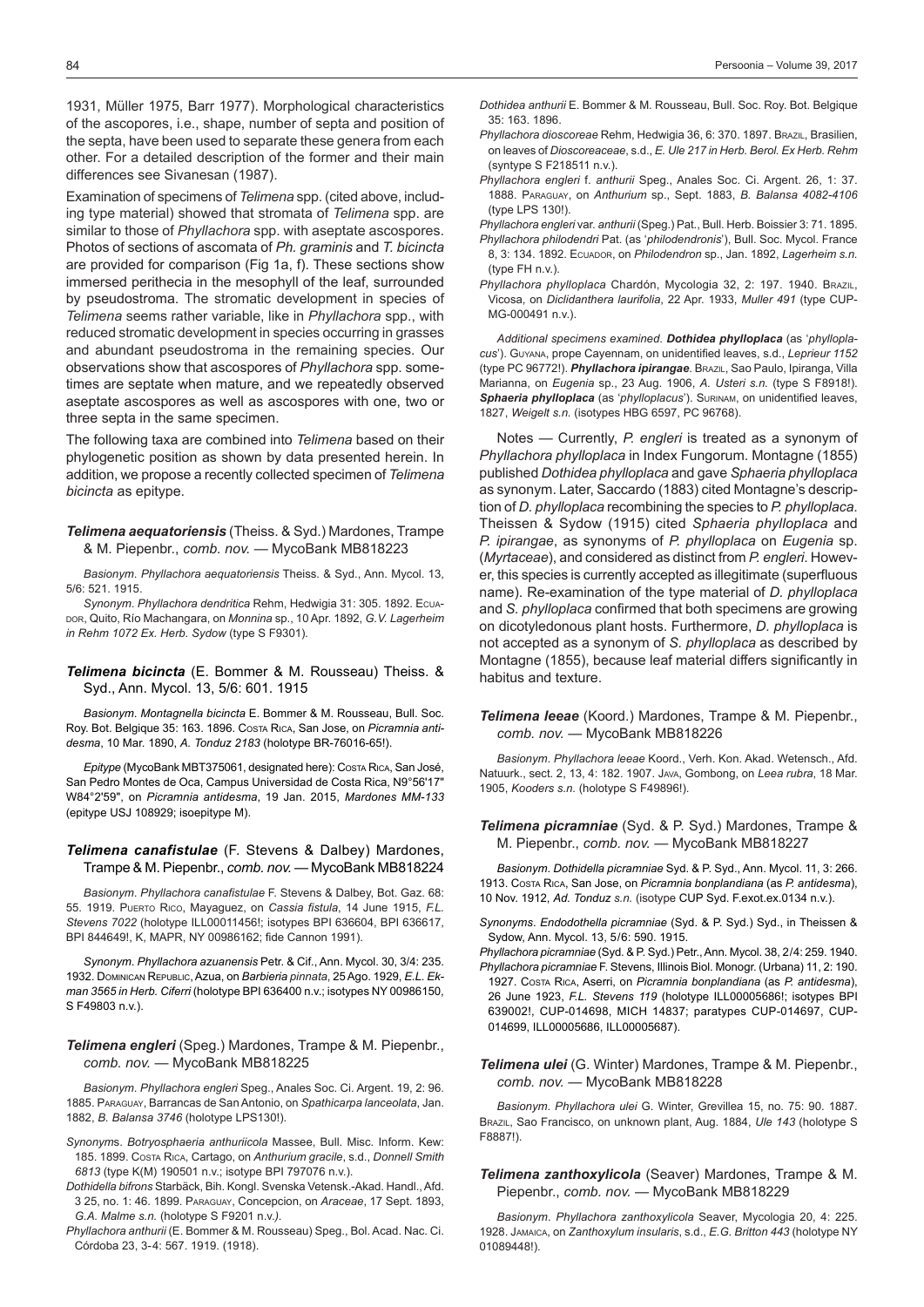*Synonym*. *Telimenopsis fagarae* Speer, Trans. Brit. Mycol. Soc. 75, 3: 504. 1981 (1980). Ecuador, Galapagos Islands, Insula Santa Cruz, on *Zanthoxylum fagara*, 16 Oct. 1976, *Gard & For.Nobis*, *s.n.* (holotype IMI 245878 n.v., fide Speer 1980).

#### **DISCUSSION**

#### *Phyllachorales* **within** *Sordariomycetes*

Our findings support the placement of *Phyllachorales* within the subclass *Sordariomycetidae* in the class *Sordariomycetes*, as suggested by previous molecular studies (Winka & Eriksson 2000, Wanderlei-Silva et al. 2003). The extended taxon sampling and the use of three markers (nrLSU, nrSSU, and *RPB2*) allow us to strongly corroborate these findings.

This study confirms that the *Phyllachorales* and *Boliniales* are closely related orders, disproving that the sister group of *Phyllachorales* may be the *Diaporthales* (Cannon 1988). Although the order *Boliniales* mostly comprises saprotrophic fungi, species of both orders have perithecia immersed in stromata and unitunicate asci with an inamyloid apical ring (Untereiner et al. 2013). Also, in some species of *Boliniales*, the black stromata are described as clypeate (Sivanesan 1975, Réblová 1997).

The *Phyllachorales* are supported as monophyletic based on the three-gene tree with moderate support. This is the first analysis that demonstrates the monophyly of the order including members of both families currently accepted in the order. The reason for the lack of a strong support for the monophyly of the order seems to be the sister group relationship among the three major clades. The three-locus dataset showed a close relationship between Clades I and III, and a separate Clade II while the four-locus dataset showed Clade II to be more closely related to Clade III. Species excluded from the *Phyllachorales* are *Polystigma amygdalinum*, *Ophiodothella vaccinii*, and *Sphaerodothis acrocomiae*. The reasons for the previous inclusion of these species in *Phyllachorales* were their biotrophic condition, immersed perithecia, and presence of stromatic tissue. Other molecular studies also supported these exclusions (Wanderlei-Silva et al. 2003, Habibi et al. 2015).

# *Phylogenetic relationships within the Phyllachorales: clade-based assessment*

Our current study presents the up to now largest analysis of the *Phyllachorales*, with four gene regions from 29 species, yielding the most reliable phylogenetic analyses of *Phyllachorales* so far. Based on this analysis, three distinct monophyletic clades can be distinguished within the *Phyllachorales*.

Clade I includes the type species of the order, *P. graminis*, together with other tar spot fungi on *Poaceae* having immersed stromata, *Po. pusillum* on *Fabaceae*, *Camarotella* spp. on palms, and *Coccodiella* spp. on *Melastomataceae*. Species on *Poaceae* are grouped in two subclades, one containing *P. graminis*, *P. maydis*, one species of *Polystigma* sp., and two species on bamboo from Thailand. The other subclade contains *Phyllachora* spp. growing on *Chusquea* spp. In our study, the ML analysis provided no support for this clade. However, due to the limited taxon sampling included in this phylogeny, it seems too early to further subdivide this clade. A better-sampled phylogenetic study of these species as well as more species on *Chusquea* spp., and other grasses are needed to resolve the systematics of these species. Within the clade, sequences of *P. graminis* show a high level of variation, so apparently *P. graminis* is an assemblage of cryptic species. The position of *Po. pusillum* remains uncertain. In the three-locus dataset, sequences of *Po. pusillum* formed a separate clade outside Clade III without support (0.81/52). The same occurred with the analysis restricted to the nrLSU marker. This situation was

the main cause of incongruent results that did not allow us to concatenate the five-locus dataset.

The other subclade in Clade I comprises *Camarotella* spp. with strongly erumpent and flattened stromata and *Coccodiella* spp. with superficial stromata. These two genera seem to be monophyletic and closely related. Hyde & Cannon (1999) suggested that the species of *Oxodeora* and *Coccostromopsis*, also with typically erumpent stromata, are probably closely related to *Coccodiella* and *Camarotella*. However, no molecular data is available so far to corroborate this relationship. These results indicate that, surprisingly, tar spot fungi on *Poaceae* with immersed perithecia are more closely related to *Camarotella* spp. and *Coccodiella* spp. with perithecia in erumpent stromata, than to species with rather similar immersed perithecia growing on other monocotyledonous and dicotyledonous host plants in Clade III.

*Polystigma* spp., which are leaf parasites with brightly coloured stromata, also are polyphyletic in Clade I (Cannon 1991). Three species of *Polystigma* were included in our analyses: *Po. amygdalinum* on *Prunus dulcis*, *Po. pusillum* on *Andira inermis* and *Polystigma* sp. on *Paspalum* sp. Several authors already suggested that the genus *Polystigma* is polymorphic, containing at least five well-defined assemblages of species (Cannon 1996, 1997, Pearce & Hyde 2006, Habibi et al. 2015). According to Cannon (1996) and his examination of the type species *Polystigma rubrus* on *Prunus domestica*, members of *Polystigma* should be restricted to species growing on Euro-Asiatic species of *Rosaceae* (*Prunus* spp.). However, the species of this group included in our analyses, *Po. amygdalinum*, was not grouped among phyllachoraceous fungi but with *Trichosphaeriales* and *Xylariales* in the *Xylariomycetidae* (Fig. 2), as previously reported by Habibi et al. (2015). This exclusion from *Phyllachorales* is morphologically supported by the presence of sympodial proliferation of conidia rather than percurrent proliferation typical in species of *Phyllachorales*, and also by the accumulation of starch in the stromata of *Polystigma* spp., which is unusual in species of *Phyllachorales*. The other two species included in our analyses, *Po. pusillum* and *Polystigma* sp., were both placed in Clade I but not as closely related species. *Polystigma pusillum* has been related to the genus *Physalospora* (*Hyponectriaceae*) mainly due to the fact that microscopic features of the two genera are largely similar (Cannon 1991). As we mentioned before, our results confirm its placement within *Phyllachorales*, although its phylogenetic placement within the order is still uncertain. Another *Polystigma* sp. on *Poaceae* was grouped together with species of *P. graminis*. These results suggest that brightly coloured stromata evolved several times in the *Phyllachorales*. There are several *Phyllachora* spp. and *Stigmatula* spp. with poorly developed blackened tissue, so it is possible that species with brightly coloured stromata might be species of *Phyllachora* with reduced melanin pigmentation (Cannon 1996).

Clade II includes species growing on *Arecaceae*, which are characterised by the lack of a clypeus and a more developed pseudostroma, as well as, by saccate evanescent asci and ascospores with appendages or weak striations (Hyde et al. 1997). Species of two genera were included in the analyses, *Serenomyces* and *Cocoicola*, which formed two different subclades. *Serenomyces* spp. can be distinguished by the presence of individual ascomata with distinct necks, while *Cocoicola* spp. present multi-ostiolate ascomata without necks (Hyde & Cannon 1999).

Clade III includes species of *Phyllachorales* growing on plants of numerous families of eudicots and monocots, except the family *Poaceae*. All the species belonging to this clade have immersed perithecia and hyaline ascospores, mostly without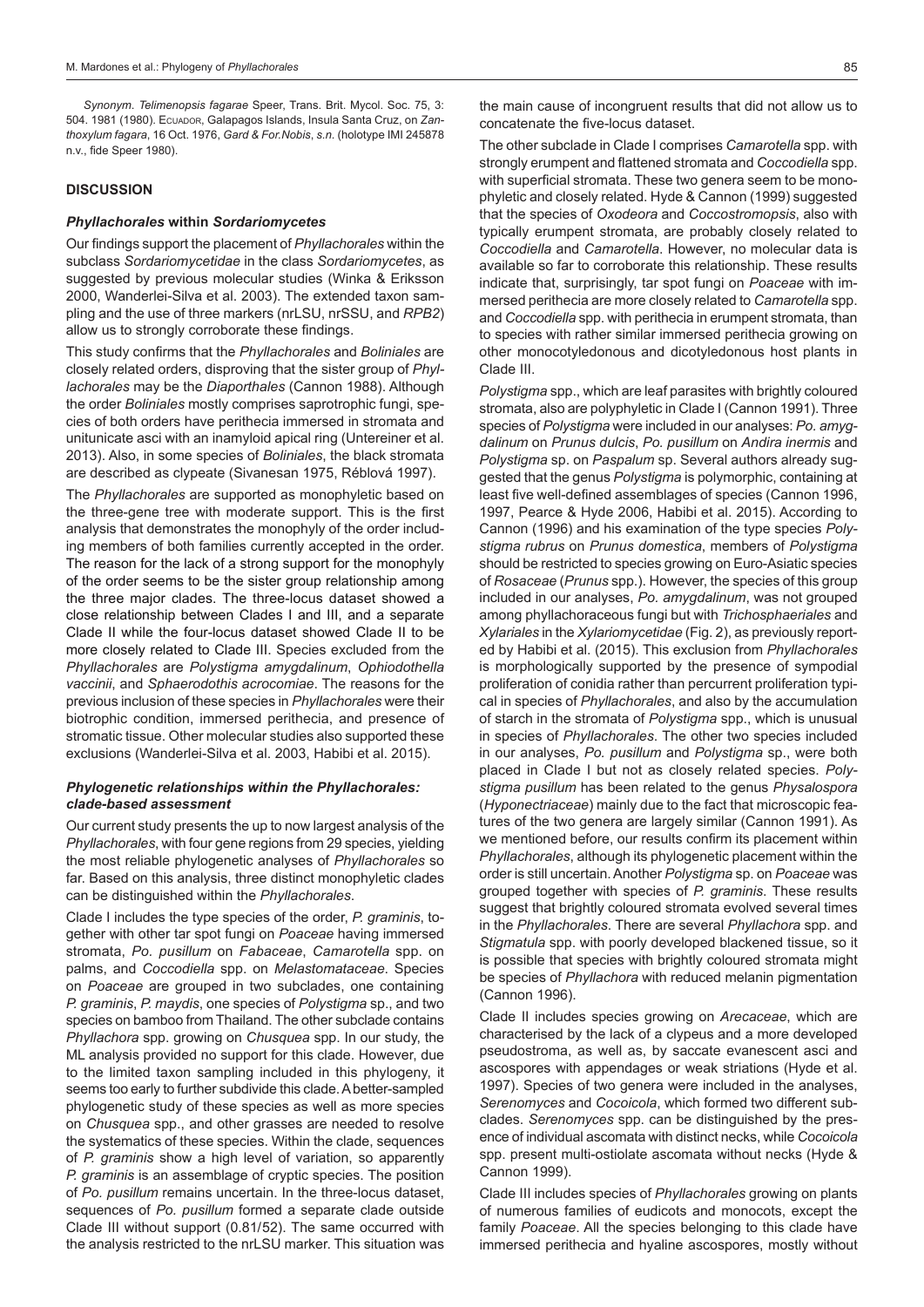septa. Only one species, *Telimena bicincta* on *Picramnia* spp., shows 3-septate ascospores but it is closely related to other species with aseptate ascospores. The number of septa in the ascospores has been used to separate *Telimena* spp. from species of other genera, but our results show that the presence or absence of septa in the spores is not always systematically informative in the present context.

# *Taxonomic implications*

According to the current classification, Clades I and III include members of the accepted family *Phyllachoraceae* and Clade II corresponds to the family *Phaeochoraceae*. The two traditionally accepted families in *Phyllachorales* can be distinguished morphologically by the lack of a clypeus and a more developed pseudostroma in species of *Phaeochoraceae*, which is in contrast to mostly immersed perithecia beneath a clypeus typical for species of *Phyllachoraceae*; as well as by the presence of olivaceous to brownish ascospores with striate ornamentation in *Phaeochoraceae* instead of smooth and hyaline ascospores typical of *Phyllachoraceae*.

Species of *Phyllachora* in the traditional sense are present in Clades I and III, so the genus needs to be redefined. Therefore, we revise the taxonomy of *Phyllachora* and the *Phyllachoraceae* to be consistent with the multi-gene phylogeny and the host relationships. The type species, *P. graminis*, forms part of a strongly supported clade of grass-associated species. This group is well studied (Orton 1944, Parbery 1967), morphologically homogenous, and should be considered *Phyllachora* s.str. The family *Phyllachoraceae* s.str. is emended and includes *Phyllachora* spp. that possess immersed perithecia and occur on *Poaceae*, and the erumpent perithecia genera *Camarotella* and *Coccodiella*. The suggested placement of *Po. pusillum* within *Phyllachoraceae* could not be confirmed.

Further *Phyllachora* species on other monocotyledonous and eudicotyledonous hosts form the strongly supported Clade III. The emendation of the family *Phyllachoraceae* and the genus *Phyllachora* require the recognition of a new family and at least one genus to accommodate the species clustering in Clade III. We propose to transfer these species to the genus *Telimena* (Raciborski 1900), based on the phylogenetic position of *T. bicincta*, which is the oldest name available for species included in Clade III, and based on the type species of *Telimena*, *T. erythrinae*, which does not occur on a species of *Poaceae* but on *Erythrina variegata* (*Fabaceae*). *Telimena* was described for species with *Phyllachora* type stromata and 3-septate ascospores, instead of aseptate ascospores in typical *Phyllachora* spp. As mentioned above, molecular results indicate that the number of septa of the ascospore is not a reliable character to delimit genera in the present context; therefore we include species with septate as well as aseptate ascospores in the same genus. The examination of the type specimen of *T. erythrinae*  and specimens of other *Telimena* spp. showed that apart from the septation of the ascospores, stromatic characteristics of *Telimena* spp. are similar to those of species of *Phyllachora* not growing on *Poaceae*, as has been pointed out by several authors (Raciborski 1900, Von Höhnel 1911, Müller 1975, Barr 1977, Sivanesan 1987). The fact that *Telimena* comprises species with ascomata similar to those of *Phyllachora* spp. means that the generic concept of *Telimena* can be easily emended to include species considered *Phyllachora* spp. up to now. We assume that further molecular sequence data of the remaining *Phyllachora* spp. not occurring in *Poaceae* will not belong to *Phyllachora* s.str. but to Clade III due to their eudicotylenous host. We propose the new family *Telimenaceae* for taxa belonging to Clade III.

Species that are proposed here as new combinations into the genus *Telimena* correspond to species collected and sequenced by us. All of them have been compared with the corresponding type specimen and exhibited the same morphological characteristics. As no molecular sequence data could be obtained from the type material and most sequenced specimens were not collected at type localities, we mostly refrained from epitypification following recommendations by Hyde & Zhang (2008) as well as Zhang et al. (2013). Therefore, we decided to designate an epitype only for *T. bicincta*, which was obtained from the same location and host species as the type of this species.

Our findings strongly support the separation of Clades I and III from Clade II based on morphological, molecular, and host data, but it is difficult to identify morphological synapomorphies to separate Clade I from Clade III. Nevertheless, a careful re-examination of morphological characteristics of species classified in the families *Phyllachoraceae* s.str. (Clade I) and *Telimenaceae* (Clade III) revealed characteristics that allow distinguishing species of the two families morphologically: Stromata of tar spot fungi classified in the new family *Telimenaceae* are located either in subcuticular, epidermal, subepidermal, or immersed position, whereas stromata of species in *Phyllachoraceae* are either completely immersed in host tissue in the case of *Phyllachora* spp. on grasses or erumpent to superficial in species of the other genera. In *Phyllachora* spp. on grasses examined by Parbery & Langdon (1964) the pseudostroma was absent; they did not document any stromatic tissue apart from the clypeus. On the contrary, in *Telimena* spp. on dicotyledonous plants, pseudostroma often is strongly developed, interfuses between adjacent stromata, and conspicuously expands into the host tissue.

### *Evolution of parasite-host relationship*

Members of the order *Phyllachorales* mainly infect monocotyledonous or dicotyledonous plant hosts. Our analyses show that the ancestor of *Phyllachorales* may have grown on monocotyledonous hosts. All three families recognized in this study include monocotyledonous plants as hosts. These results strongly suggest intimate relationships between *Phyllachorales* and monocotyledonous plants in the early evolution of the order. In general, long-term evolutionary dynamics or coevolution between hosts and their symbionts (parasitic or mutualistic relationships) operates in parallel by co-speciation or through speciation by host shifts. Co-speciation usually involves the speciation of a symbiont at the same time as another species, while host-shift speciation can occur when the symbiont moves to a new host on which the symbiont's immediate ancestor did not occur, and gives rise to new host-symbiont combinations (De Vienne et al. 2013).

Based on the host expansion strategy, two groups can be distinguished in the *Phyllachorales*, the family *Phaeochoraceae* which apparently did not expand its host range outside *Arecaceae*, and the families *Telimenaceae* and *Phyllachoraceae*, which expanded their host ranges to rather distant hosts. The facts that the phylogeny of *Phyllachorales* is not consistent with the phylogeny of their host plants, that a high number of distant host families are infected by phyllachoraceous fungi, and that several terminal groups of *Phyllachorales* species concentrate on hosts belonging to the same family, suggest that several host-shift speciation events followed by co-speciation might explain host-parasite patterns in *Phyllachoraceae* and *Telimenaceae*. We speculate that phyllachoraceous fungi first infected monocots, radiated on monocotyledonous hosts, and later expanded their host range to other dicotyledonous plant families by host jumps. For instance, in Clade I (*Phyllachoraceae*),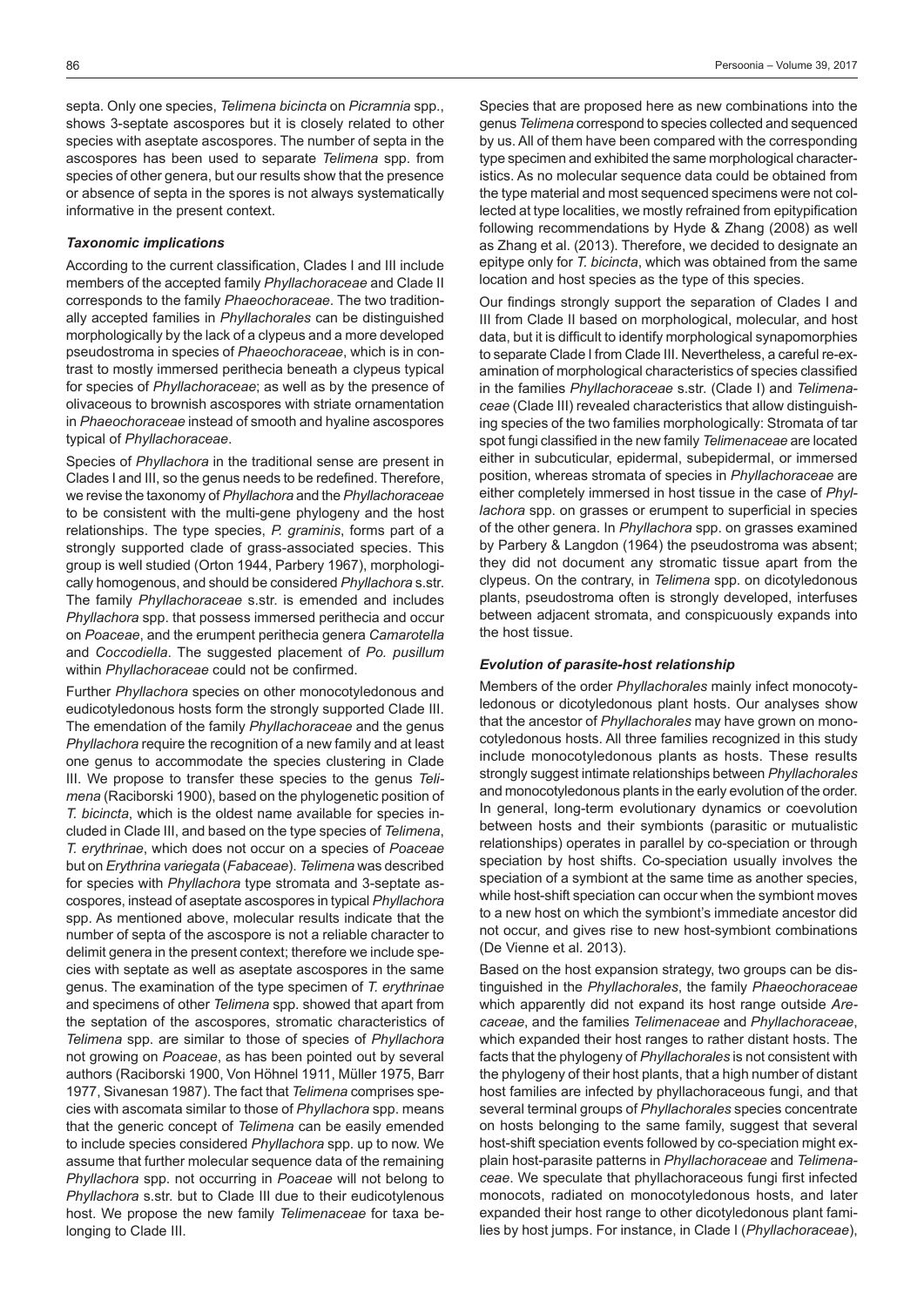*Phyllachora* species are restricted to grasses but the family also includes the genera *Camarotella* and *Coccodiella* with species growing on other hosts. In the genus *Coccodiella*, *C. arundinariae* (not included in our analyses) is the only species which occurs on the monocotyledonous family *Poaceae*, specifically on bamboos in Far East Asia, but most of the species of the genus occur on the dicotyledonous family *Melastomataceae*. We hypothesize that the ancestor of *Coccodiella* on *Poaceae* probably infected a melastomataceous plant and expanded its host range within this family.

# *Evolution of morphological characteristics*

The position of the perithecia varies from completely immersed in the mesophyll of the leaf as in *Phyllachora* s.lat. spp. to completely superficial as in *Coccodiella* spp. (Fig. 1a–f). Several other genera have been erected based on this characteristic, i.e., *Camarotella* spp. with erumpent perithecia, *Trabutia* spp. with subcuticular perithecia or *Catacauma* spp. with perithecia inserted between the clypeus and the epidermis. However, the location of the perithecia in the leaf has been suggested to be greatly influenced by the consistency of the host tissue (Parbery & Langdon 1964, Cannon 1991), and therefore not very reliable as a taxonomical criterion. The reconstruction presented here suggests that the ancestral state for *Phyllachorales* was completely immersed perithecia, which apparently was lost in the family *Phaeochoraceae* and evolved to erumpent or superficial perithecia in some members of *Phyllachoraceae*. In the genus *Telimena* the position of perithecia varies from immersed to subepidermal. Based on our results, when the perithecia are superficial or erumpent, as in the genera *Coccodiella* and *Camarotella*, this characteristic is reliable to define genera, while subepidermal and subcuticular positions of perithecia might be dependent on the texture and anatomy of the host tissue.

Our data also indicate that phyllachoraceous fungi growing on palms form a distinctive group, probably due to the very particular anatomical characteristics of palms. In these fungi, the expansion of the stromata and the shape of the perithecia are affected by leaves with closely spaced, strongly lignified, parallel vascular bundles, typical of *Arecaceae*. Our phylogeny shows that palm-inhabiting species have evolved independently at least three times within *Phyllachorales*, as *Arecaceae* is the only host family occurring in all three fungal families. According to Hyde & Cannon (1999), there are three different types of stromata in phyllachoraceous fungi on palms, one elongated and erumpent as in *Camarotella* spp. (Clade I, *Phyllachoraceae*), another one inserted between the outermost layers of the host tissue, as in family *Phaeochoraceae* (Clade II), and a few species having immersed perithecia, as in *Telimenaceae* (Clade III), which are confined to species of palms with less lignified leaf tissue. Our results do not confirm that the ancestor of *Phyllachorales* was growing on a palm. Therefore, more research is needed to elucidate the role of palm-inhabiting species in the evolutionary history of *Phyllachorales*.

Most species within *Phyllachorales* produce black stromata caused by dense fungal cells with melanin deposits, the only exception being *Polystigma* spp. Our analyses suggest that the presence of black stromata is the ancestral state in *Phyllachorales*, and that brightly coloured stromata evolved at least twice in the order.

The clypeus is a shield of black fungal cells located above the perithecia, which is restricted to the epidermal cells of the host and is thought primarily to protect the developing tissues from damage caused by UV radiation or to absorb heat from the sun promoting growth (Durrell & Shields 1960, Sherwood 1981). Species of *Phyllachorales* share the presence of a clypeus as a synapomorphy, which apparently was lost only once in the

*Phaeochoraceae*, thus, the clypeus is thought to represent an evolutionarily stable characteristic in the order.

### *Conclusions and future work*

This study demonstrates the monophyly of *Phyllachorales* and its placement in *Sordariomycetidae* with *Boliniales* as a sister group. Although several genera, which possibly do not belong to *Phyllachorales*, were not represented in our dataset, it is clear that there is a core group representing this order. The phylogenetic relationships within the order are partially elucidated. The placement of *Phaeochoraceae* within *Phyllachorales* is confirmed, however, more sampling in the three families is necessary to better assess their internal relationships. Our data also supports the split of the family *Phyllachoraceae* and the genus *Phyllachora*, and the establishment of the additional family *Telimenaceae* and the genus *Telimena*. With monophyly demonstrated, efforts should be made to find characteristics that help to distinguish between families. In this study, apart from the molecular and ecological distinctions, few morphological synapomorphies were detected to differentiate the families *Telimenaceae* and *Phyllachoraceae*. Potentially informative characteristics that should be evaluated are the ascus wall and the morphology of the ascus apex. Additional morphological and ultrastructural work by electron microscopy will contribute to our understanding of the asci. Other valuable characteristics might be the asexual/spermatogonial states of *Phyllachorales* and the morphology of the haustoria. Also, additional molecular markers are necessary for a profound phylogenetic study of some specific clades. Although our study contains a comprehensive dataset, it is still not possible to clearly circumscribe the family *Phyllachoraceae* and to elucidate the monophyly of the genera within *Phyllachorales*. DNA should be generated for species of *Phyllachora* on grasses and for several other genera that have been erected historically based on single characteristics of ascospores, i.e., *Apiosphaeria*, *Ophiodothella*, *Sphaerodothis*, *Stigmochora*, *Telimenochora*. Obtaining fresh specimens of these fungi to place them within a molecular framework should be an important objective of future studies, to prove the validity of the characteristics used to delimit them. Further molecular analyses including sequences of more species, from new locations and host plants, will contribute to an understanding of the evolution of host ranges. We predict that this re-evaluation will produce the reassessment of several genera.

The results of ancestral state reconstruction analyses rely on the phylogeny of the present analysis that includes only a small fraction of species known for the corresponding systematic relationships. Therefore, the ancestral state reconstructions are not certain and the true number of state changes is probably underestimated. A broader sampling will probably reveal further state changes specially regarding subsequent host jumps and also concerning the position of the perithecia in the leaves in species belonging to *Phyllachoraceae* and *Telimenaceae*.

**Acknowledgements** We thank Orlando Cáceres, Julieta Carranza, Darío Cruz, Tina Hofmann, and Carlos Rojas for their help during the fieldwork, José Macia-Vicente for fruitful discussion on an early state of the manuscript on molecular phylogeny, Ralph Mangelsdorff for valuable advice on nomenclature and Federico Albertazzi (CIBCM, UCR) for facilities for DNA extraction in Costa Rica. Special thanks to Ralph Mangelsdorff, Carlos Morales, Rafael Rincón, and Héctor Zumbado for their help with the identification of host plants. We would like to thank Roland Kirschner, Tina Hofmann, and Ralph Mangelsdorff for providing samples for this work. We also thank the Autoridad Nacional del Ambiente (ANAM) in Panama, MINAE (SINAC and CONAGEBIO) in Costa Rica, and Ministerio de Ambiente in Ecuador for collecting and export permits. We thank the curators of the Herbaria BPI, ILL, IMI, LPS, M, PC, S, and USJ for the loan of specimens. We thank the Deutsche Forschungsgemeinschaft (DFG) for financial support of the project Plant Parasitic Microfungi of Panama (ppMP). Melissa Mardones received an ALECOSTA PhD scholarship from DAAD and OAICE (University of Costa Rica).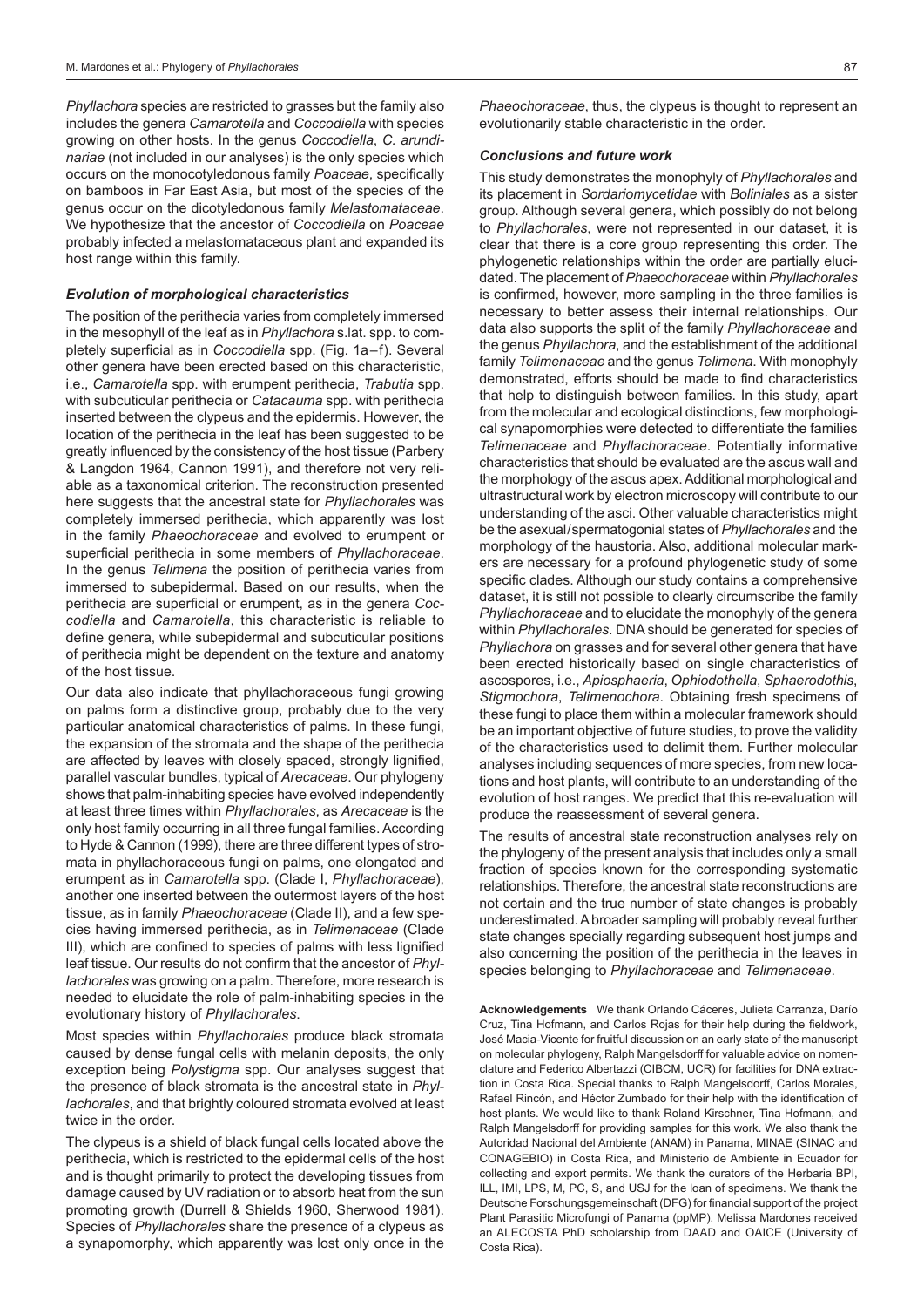#### **REFERENCES**

- Barr M. 1977. Magnaporthe, Telimenella, and Hyponectria (Physosporellaceae). Mycologia 69: 952–966.
- Barr M. 1983. The ascomycete connection. Mycologia 75: 1–13.
- Campbell V, Legendre P, Lapointe F. 2011. The performance of the Congruence Among Distance Matrices (CADM) test in phylogenetic analysis. BMC Evolutionary Biology 11: 64–79.
- Cannon PF. 1988. Proposal to merge the Phyllachorales with the Diaporthales, with a new family structure. Systema Ascomycetum 7: 23–43.
- Cannon PF. 1991. Revision of Phyllachora and some similar genera on the host family Leguminosae. Mycological Papers 163: 1–302.
- Cannon PF. 1996. Systematics and diversity of the Phyllachoraceae associated with Rosaceae, with a monograph of Polystigma. Mycological Research 100: 1409–1427.
- Cannon PF. 1997. Diversity of the Phyllachoraceae with special reference to the tropics. In: Hyde K (ed), Biodiversity of Tropical Microfungi: 255–278. Hong Kong University Press, Hong Kong.
- Cannon PF, Evans HC. 1999. Biotrophic species of Phyllachoraceae associated with the angiosperm family Erythroxylaceae. Mycological Research 103: 577–590.
- Carbone I, Kohn L. 1999. A method for designing primer sets for speciation studies in filamentous ascomycetes. Mycologia 91: 553–556.
- Chardón CE, Toro RA. 1934. Mycological explorations of Venezuela. Monograph Univ Puerto Rico, Series B 2: 1–353.
- Clements F, Shear C. 1931. The genera of fungi. 2nd ed. Wilson Co., New York.
- De Vienne DM, Refregier G, Lopez-Villavicencio M, et al. 2013. Cospeciation vs host-shift speciation: Methods for testing, evidence from natural associations and relation to coevolution. New Phytologist 198: 347–385.
- Durrell ALW, Shields LM. 1960. Fungi isolated in culture from soils of the Nevada Test Site. Mycologia 52: 636–641.
- Elliott ML, Des Jardin EA. 2014. Serenomyces associated with palms in southeastern USA: isolation, culture storage and genetic variation. Mycologia 106: 698–707.
- Eriksson OE. 1967. On graminicolous pyrenomycetes from Fennoscandia 3. Amerosporous and didymosporous species. Archiv für Botanik ser. 2: 441–466.
- Eriksson OE. 1982. Outline of the ascomycetes 1982. Mycotaxon 15: 203– 248.
- Farr DF, Aime MC, Rossman AY, et al. 2006. Species of Colletotrichum on Agavaceae. Mycological Research 110: 1395–1408.
- Fuckel L. 1870. Symbolae mycologicae. Beiträge zur Kenntniss der Rheinischen Pilze. Jahrbücher des Nassauischen Vereins für Naturkunde 23–24: 1–459.
- Habibi A, Banihashemi Z, Mostowfizadeh-Ghalamfarsa R. 2015. Phylogenetic analysis of Polystigma and its relationship to Phyllachorales. Phytopathologia Mediterranea 54: 45–54.
- Hawksworth D, Sutton B, Ainsworth G. 1983. Ainsworth & Bisby's dictionary of the fungi. 7th ed. CMI Kew, Surrey, UK.
- Huhndorf SM, Miller AN, Fernández FA. 2004. Molecular systematics of the Sordariales: the order and the family Lasiosphaeriaceae redefined. Mycologia 96: 368–387.
- Hyde KD, Cannon PF. 1999. Fungi causing tar spots on palmae. Mycological Papers 175: 1–114.
- Hyde KD, Cannon PF, Barr ME. 1997. Phaeochoraceae, a new ascomycete family from palms. Systema Ascomycetum 15: 117–120.
- Hyde KD, Zhang Y. 2008. Epitypification: Should we epitypify? Journal of Zhejiang University Science B 9: 842–846.
- Inderbitzin P, Lim SR, Volkmann-Kohlmeyer B, et al. 2004. The phylogenetic position of Spathulospora based on DNA sequences from dried herbarium material. Mycological Research 108: 737–748.
- Jones EBG, Suetrong S, Cheng WH, et al. 2014. An additional fungal lineage in the Hypocreomycetidae (Falcocladium species) and the taxonomic re-evaluation of Chaetosphaeria chaetosa and Swampomyces species, based on morphology, ecology and phylogeny. Cryptogamie, Mycologie 35: 119–138.
- Katoh K, Standley DM. 2013. MAFFT multiple sequence alignment software version 7: Improvements in performance and usability. Molecular Biology and Evolution 30: 772–780.
- Kirk PM, Cannon PF, Minter DW, et al. 2008. Dictionary of fungi. 10ed. CAB International, UK.
- Lanfear R, Calcott B, Ho SYW, et al. 2012. PartitionFinder: Combined selection of partitioning schemes and substitution models for phylogenetic analyses. Molecular Biology and Evolution 29: 1695–1701.
- Legendre P, Lapointe F. 2004. Assessing congruence among distance matrices: single-malt scotch whiskies revisited. Australian & New Zealand Journal of Statistics 46: 615–629.
- Léveillé JH. 1845. Champignons exotiques. Annales des Sciences Naturelles Botanique 3: 38–71.
- Liu YJ, Whelen S, Hall BD. 1999. Phylogenetic relationships among Ascomycetes: Evidence from an RNA polymerase II subunit. Molecular Biology and Evolution 16: 1799–1808.
- Luo J, Zhang N. 2013. Magnaporthiopsis, a new genus in Magnaporthaceae (Ascomycota). Mycologia 105: 1019–1029.
- Luttrell E. 1951. Taxonomy of the pyrenomycetes. University of Missouri Studies 24: 1–120.
- Maddison W, Maddison D. 2015. Mesquite: a modular system for evolutionary analysis. Version 3.04. http://mesquiteproject.org.
- Maharachchikumbura SSN, Hyde KD, Jones EBG, et al. 2015. Towards a natural classification and backbone tree for Sordariomycetes. Fungal Diversity 72: 199–301.
- Miller AN, Huhndorf SM. 2004. Using phylogenetic species recognition to delimit species boundaries within Lasiosphaeria. Mycologia 96: 1106–1127.
- Miller AN, Huhndorf SM. 2005. Multi-gene phylogenies indicate ascomal wall morphology is a better predictor of phylogenetic relationships than ascospore morphology in the Sordariales (Ascomycota, Fungi). Molecular Phylogenetics and Evolution 35: 60–75.
- Miller MA, Pfeiffer W, Schwartz T. 2010. Creating the CIPRES Science Gateway for inference of large phylogenetic trees. Gateway Computing Environments Workshop (GCE), IEEE: 1–8.
- Montagne JPFC. 1855. Cryptogamia Guyanensis seu plantarum cellularium in Guyana gallica annis 1835–49 a cl. Leprieur collectarum enumeratio universalis. Pyrenomycetes. Annales des Sciences Naturelles Botanique, Serie 4, 3: 98–135.
- Müller E. 1975. Über die Gattung Telimena Raciborski (Ascomycetes). Sydowia 27: 74–77.
- Müller E, Von Arx J. 1962. Die Gattungen der didymosporen Pyrenomyceten. Beiträge zur Kryptogamenflora der Schweiz 11: 1–922.
- Müller E, Von Arx J. 1973. Pyrenomycetes: Meliolales, Coronophorales, Sphaeriales. In: Ainsworth G, Sparrow F, Sussman A (eds), The fungi: an advanced treatise 4A: 87–132. Academic Press, New York.
- Nannfeldt J. 1932. Studien über die Morphologie und Systematik der nichtlichenisierten inoperculaten Discomyceten. Nova Acta Regiae Societatis Scientiarum Upsaliensis 8: 1–368.
- Nylander JAA, Wilgenbusch JC, Warren DL, et al. 2008. AWTY (are we there yet?): a system for graphical exploration of MCMC convergence in Bayesian phylogenetics. Bioinformatics 24: 581–583.
- O'Connell RJ, Thon MR, Hacquard S, et al. 2012. Lifestyle transitions in plant pathogenic Colletotrichum fungi deciphered by genome and transcriptome analyses. Nature Genetics 44: 1060–1065.
- O'Donnell K. 1993. Fusarium and its near relatives. In: Reynolds D, Taylor J (eds), The fungal holomorph: mitotic, meiotic and pleomorphic speciation in fungal systematics: 225–233. CAB International, London.
- Orton CR. 1944. Graminicolous species of Phyllachora in North America. Mycologia 36: 18–53.
- Parbery DG. 1967. Studies on graminicolous species of Phyllachora Nke in Fckl. V. A taxonomic monograph. Australian Journal of Botany 15: 271–375.
- Parbery DG. 1978. Phyllachora, Linochora and hyperparasites. Taxonomy of Fungi 1: 263–277.
- Parbery DG. 1996. Spermatial states of fungi are andromorphs. Mycological Research 100: 1400.
- Parbery DG, Langdon RFN. 1963. Studies on graminicolous species of Phyllachora FCKL. III. The relationship of certain scolecospores to species of Phyllachora. Australian Journal of Botany 11: 141–151.
- Parbery DG, Langdon RFN. 1964. Studies on graminicolous species of Phyllachora FCKL. IV. Evaluation of the criteria of species. Australian Journal of Botany 12: 265–281.
- Pearce CA, Hyde KD. 2006. Phyllachoraceae of Australia. Fungal Diversity Press, Hong Kong.
- Pearce CA, Reddell P, Hyde KD. 1999. A revision of Phyllachora (Ascomycotina) on hosts in the angiosperm family Asclepiadaceae, including P. gloriana sp. nov. on Tylophora benthamii from Australia. Fungal Diversity 3: 123–138.
- Pearce CA, Reddell P, Hyde KD. 2001. Revision of the Phyllachoraceae (Ascomycota) on hosts in the angiosperm family Proteaceae. Australian Systematic Botany 14: 283–328.
- Petrak F. 1931. Mykologische Notizen IX. Annales Mycologici 29: 339–397. Piepenbring M, Hofmann T, Kirschner R, et al. 2011. Diversity patterns of
- neotropical plant parasitic microfungi. Ecotropica 17: 27–40. Raciborski M. 1900. Parasitische Algen und Pilze Java's 1: 1–39.
- Rambaut A, Suchard M, Xie D, et al. 2014. Tracer v1.6. Available from http:// beast.bio.ed.ac.uk/Tracer.
- Réblová M. 1997. Fungal diversity in the Czech Republic. New species of Apiorhynchostoma, Capronia, Ceratosphaeria and Lasiosphaeria. Sydowia 50: 229–251.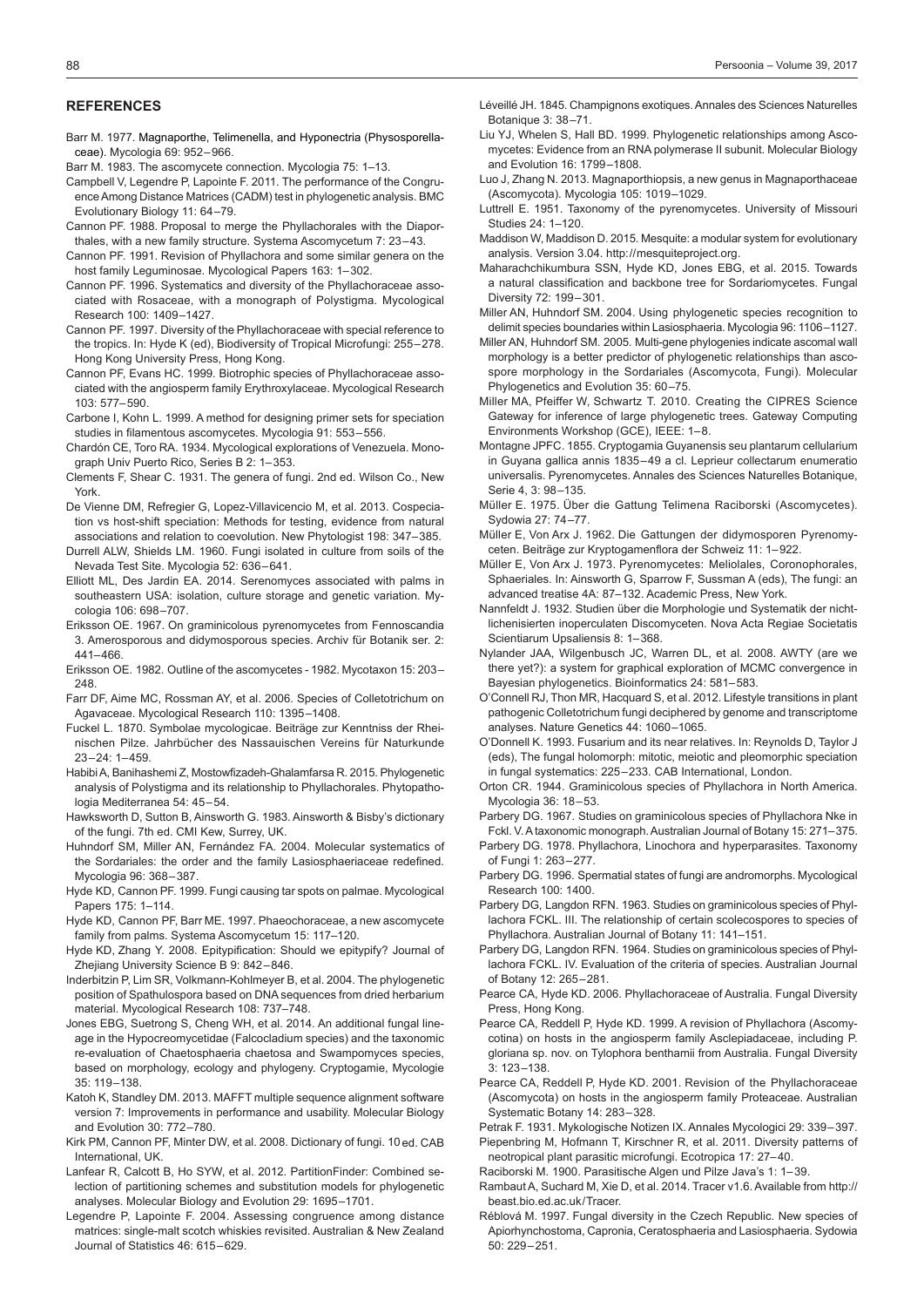- Réblová M, Gams W, Seifert K. 2011. Monilochaetes and allied genera of the Glomerellales, and a reconsideration of families in the Microascales. Studies in Mycology 68: 163–191.
- Réblová M, Mostert L. 2007. Romellia is congeneric with Togninia, and description of Conidiotheca gen. nov. for one species of this genus with polysporous asci. Mycological Research 111: 299–307.
- Réblová M, Seifert KA. 2004. Cryptadelphia (Trichosphaeriales), a new genus for holomorphs with Brachysporium anamorphs and clarification of the taxonomic status of Wallrothiella. Mycologia 96: 343–367.
- Rehner S, Buckley E. 2005. A Beauveria phylogeny inferred from nuclear ITS and EF1-alpha sequences: evidence for cryptic diversification and links to Cordyceps teleomorphs. Mycologia 97: 84–98.
- Ronquist F, Teslenko M, Van der Mark P, et al. 2012. MrBayes 3.2: Efficient Bayesian phylogenetic inference and model choice across a large model space. Systematic Biology 61: 539–542.
- Saccardo PA. 1876. Fungi Veneti novi vel critici. Series V. Nuovo Giornale Botanico Italiano 8: 162–211.
- Saccardo PA. 1883. Sylloge Fungorum 2. Padua, Italy.
- Sherwood MA. 1981. Convergent evolution in discomycetes from bark and wood. Botanical Journal of the Linnean Society 82: 15–34.
- Silvestro D, Michalak I. 2012. RaxmlGUI: A graphical front-end for RAxML. Organisms Diversity and Evolution 12: 335–337.
- Sivanesan A. 1975. New ascomycetes and some revisions. Transactions of the British Mycological Society 65: 19–27.
- Sivanesan A. 1987. Telimena, Telimenopsis, and a new ascomycete genus Telimenochora of the Phyllachorales. Transactions of the British Mycological Society 88: 473–477.
- Spatafora JW, Sung GH, Johnson D, et al. 2006. A five-gene phylogeny of Pezizomycotina. Mycologia 98: 1018–1028.
- Spatafora JW, Sung GH, Sung JM, et al. 2007. Phylogenetic evidence for an animal pathogen origin of ergot and the grass endophytes. Molecular Ecology 16: 1701–1711.
- Speer EO. 1980. Telimenopsis fagarae sp. nov., a new parasitic fungus from the Galapagos Islands. Transactions of the British Mycological Society 75: 504–506.
- Stamatakis A. 2014. RAxML version 8: A tool for phylogenetic analysis and post-analysis of large phylogenies. Bioinformatics 30: 1312–1313.
- Stamatakis A, Hoover P, Rougemont J. 2008. A rapid bootstrap algorithm for the RAxML Web servers. Systematic Biology 57: 758–771.
- Summerell B, Groenewald JZ, Carnegie AJ, et al. 2006. Eucalyptus microfungi known from culture. 2. Alysidiella, Fusculina and Phlogicylindrium genera nova, with notes on some other poorly known taxa. Fungal Diversity 23: 323–350.
- Sung GH, Hywel-Jones NL, Sung JM, et al. 2007. Phylogenetic classification of Cordyceps and the clavicipitaceous fungi. Studies in Mycology 57: 5–59.
- Talavera G, Castresana J. 2007. Improvement of phylogenies after removing divergent and ambiguously aligned blocks from protein sequence alignments. Systematic Biology 56: 564–577.
- Tamura K, Stecher G, Peterson D, et al. 2013. MEGA6: Molecular Evolutionary Genetics Analysis Version 6.0. Molecular Biology and Evolution 30: 2725–2729.
- Theissen F, Sydow H. 1915. Die Dothideales. Kritisch-systematische Originaluntersuchungen. Annales Mycologici 13, 3–4: 147–746.
- Thongkantha S, Jeewon R, Vijaykrishna D, et al. 2009. Molecular phylogeny of Magnaporthaceae (Sordariomycetes) with a new species, Ophioceras chiangdaoense from Dracaena loureiroi in Thailand. Fungal Diversity 34: 157–173.
- Trampe T. 2010. Neotropical tar spot fungi: exploration of Phyllachorales in Panama. PhD thesis, Biowissenschaften, Johann Wolfgang Goethe-Universität, Frankfurt am Main, Germany.
- Untereiner WA, Bogale M, Carter A, et al. 2013. Molecular phylogeny of Boliniales (Sordariomycetes) with an assessment of the systematics of Apiorhynchostoma, Endoxyla and Pseudovalsaria. Mycologia 105: 564–588.
- Von Arx JA, Müller E. 1954. Die Gattungen der amerosporen Pyrenomyceten. Beiträge zur Kryptogamenflora der Schweiz 11: 1–434.
- Von Höhnel F. 1910. Fragmente zur Mykologie: XII. Mitteilung (Nr. 574 bis 641). Sitzungsberichte der Kaiserlichen Akademie der Wissenschaften in Wien Mathematisch-naturwissenschaftliche Klasse, Abt. 1, 119: 877–958.
- Von Höhnel F. 1911. Fragmente zur Mykologie, Nr. 709: Über Telimena erythrinae Rac. Sitzungsberichte der Kaiserlichen Akademie der Wissenschaften in Wien Mathematisch-naturwissenschaftliche Klasse 1, Abt. 120: 453–454.
- Wanderlei-Silva D, Ramalho Neto E, Hanlin R. 2003. Molecular systematics of the Phyllachorales (Ascomycota, Fungi) based on 18S ribosomal DNA sequences. Brazilian Archives of Biology and Technology 46: 315–322.
- White T, Bruns S, Taylor J. 1990. Amplification and direct sequencing of fungal ribosomal RNA genes for phylogenetics. In: Innis M, Gelfand DH, Sninsky JJ, et al. (eds), PCR protocols: a guide to methods and applications: 315–322. Academic Press, New York.
- Winka K, Eriksson OE. 2000. Papulosa amerospora accommodated in a new family (Papulosaceae, Sordariomycetes, Ascomycota) inferred from morphological and molecular data. Mycoscience 41: 97–103.
- Zhang K, Zhang N, Cai L. 2013. Typification and phylogenetic study of Phyllosticta ampelicida and P. vaccinii. Mycologia 105: 1030–1042.
- Zhang N, Blackwell M. 2002. Molecular phylogeny of Melanospora and similar pyrenomycetous fungi. Mycological Research 106: 148–155.
- Zhang N, Castlebury LA, Miller AN, et al. 2006. An overview of the systematics of the Sordariomycetes based on a four-gene phylogeny. Mycologia 98: 1076–1087.